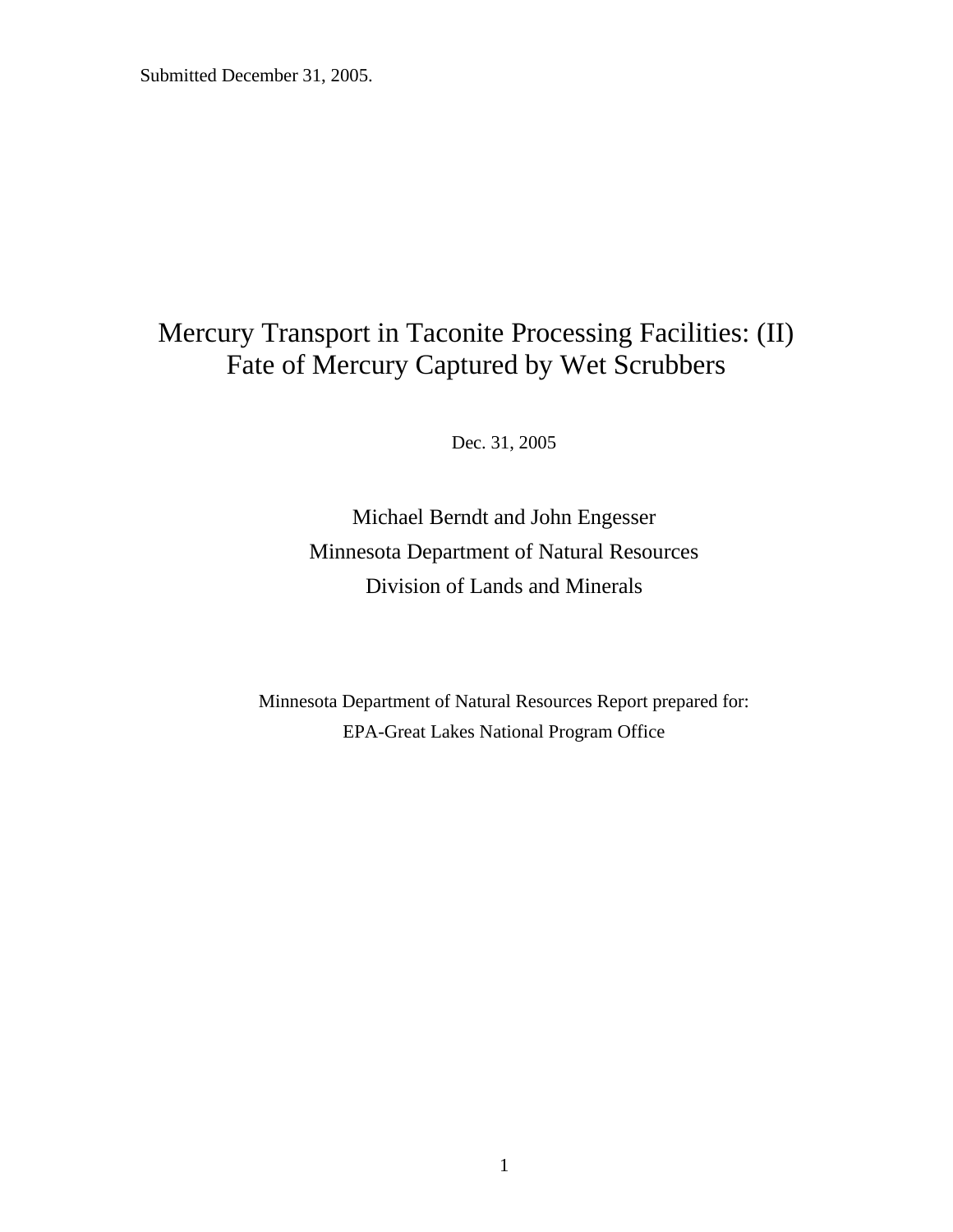#### **Table of Contents**

| 1              |     |                                                              |
|----------------|-----|--------------------------------------------------------------|
| 2              |     |                                                              |
| 3              |     |                                                              |
|                | 3.1 |                                                              |
|                | 3.2 |                                                              |
| 4              |     |                                                              |
|                | 4.1 | Scrubber Waters: Hg(D), Hg(P), Hg(T) and Other Components  6 |
|                | 4.2 |                                                              |
|                | 4.3 |                                                              |
|                |     |                                                              |
| $\overline{5}$ |     |                                                              |
|                | 5.1 |                                                              |
|                | 5.2 |                                                              |
|                | 5.3 |                                                              |
|                | 5.4 |                                                              |
|                | 5.5 |                                                              |
| 6              |     |                                                              |
| 7              |     |                                                              |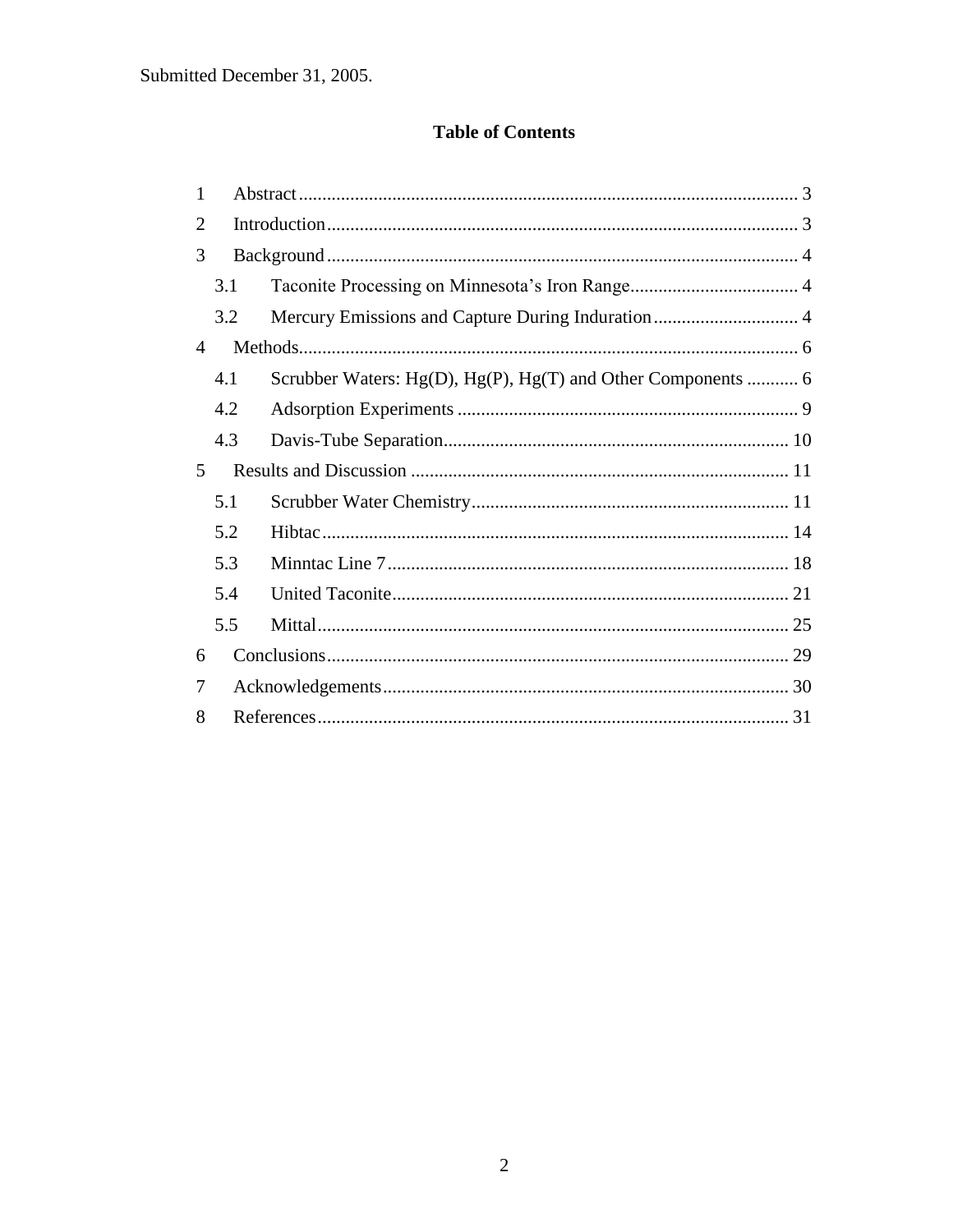### **1 Abstract**

<span id="page-2-0"></span>The taconite industry in northern Minnesota emits approximately 300-400 kgs of mercury to the atmosphere each year. Most of this mercury is emitted as a result of induration, a process where magnetite concentrate from the ore is heated to high temperatures and oxidized to hematite.  $Hg(0)$  is released in the process and emitted to the atmosphere. Oxidized mercury  $(Hg(II))$  is also generated during induration, but this species forms water soluble molecules and/or particulate-bound compounds that can be captured by the plants' wet scrubbers. This report details the mercury concentration in scrubber waters, and provides empirical experimental data needed to understand how the captured mercury partitions during subsequent reintroduction to mineral processing lines.

Concentrating iron at taconite plants involves grinding the ore to a fine grain size followed by magnetic separation to release the primary ore mineral, magnetite, from the more abundant non-magnetic gangue minerals (silicates, carbonates, hematite, goethite). Because magnetic separation is the primary means used to concentrate iron from taconite ore, experiments were conducted to determine how mercury partitions between magnetic and non-magnetic minerals. Mercury bound to nonmagnetic minerals will be rejected from the process and report to tailings basins, while mercury associated with magnetic minerals will be agglomerated into greenballs and re-volatilized during induration.

Results indicate that mercury in scrubber waters adsorb predominantly to nonmagnetic minerals during taconite processing. This indicates that introducing scrubber waters and solids back into the taconite processing lines before magnetic separation will result in routing of the majority of captured mercury to tailings basins. Several taconite processing plants could cut mercury in stack emissions by sending scrubber waters and/or solids to the concentrator rather than to the agglomerator. The cost of implementing such changes and the likely savings in mercury emissions is dependent on a number of plantspecific parameters requiring further study.

### **2 Introduction**

<span id="page-2-1"></span>Stack emissions from taconite plants represent Minnesota's second largest contributor of mercury to the atmosphere. The emissions occur when the magnetic concentrate from taconite ore (magnetite) is heated to high temperatures in a process known as induration (hardening of taconite pellets). Trace mercury in the concentrate is volatilized mostly to  $Hg(0)$  which cannot be captured by the existing wet-scrubbers at taconite processing plants. However, a portion of the mercury volatilized during induration is oxidized to Hg(II) and transported as molecular or particulate-bound species that can be captured by wet scrubbers. This is the second report in a two-part series on control of mercury emissions in taconite processing facilities. The first report addressed mercury oxidation and capture during induration while this paper is concerned with the fate of the mercury following its capture in wet scrubbers.

Berndt et al. (2003) showed that mercury in scrubber waters from taconite plants is both dissolved  $(Hg(D))$  and particle-bound  $(Hg(P))$ . The behavior of this captured mercury during taconite processing depends, to a large extent, on the minerals in the scrubber water that adsorb mercury and the routing of those minerals within the plant. A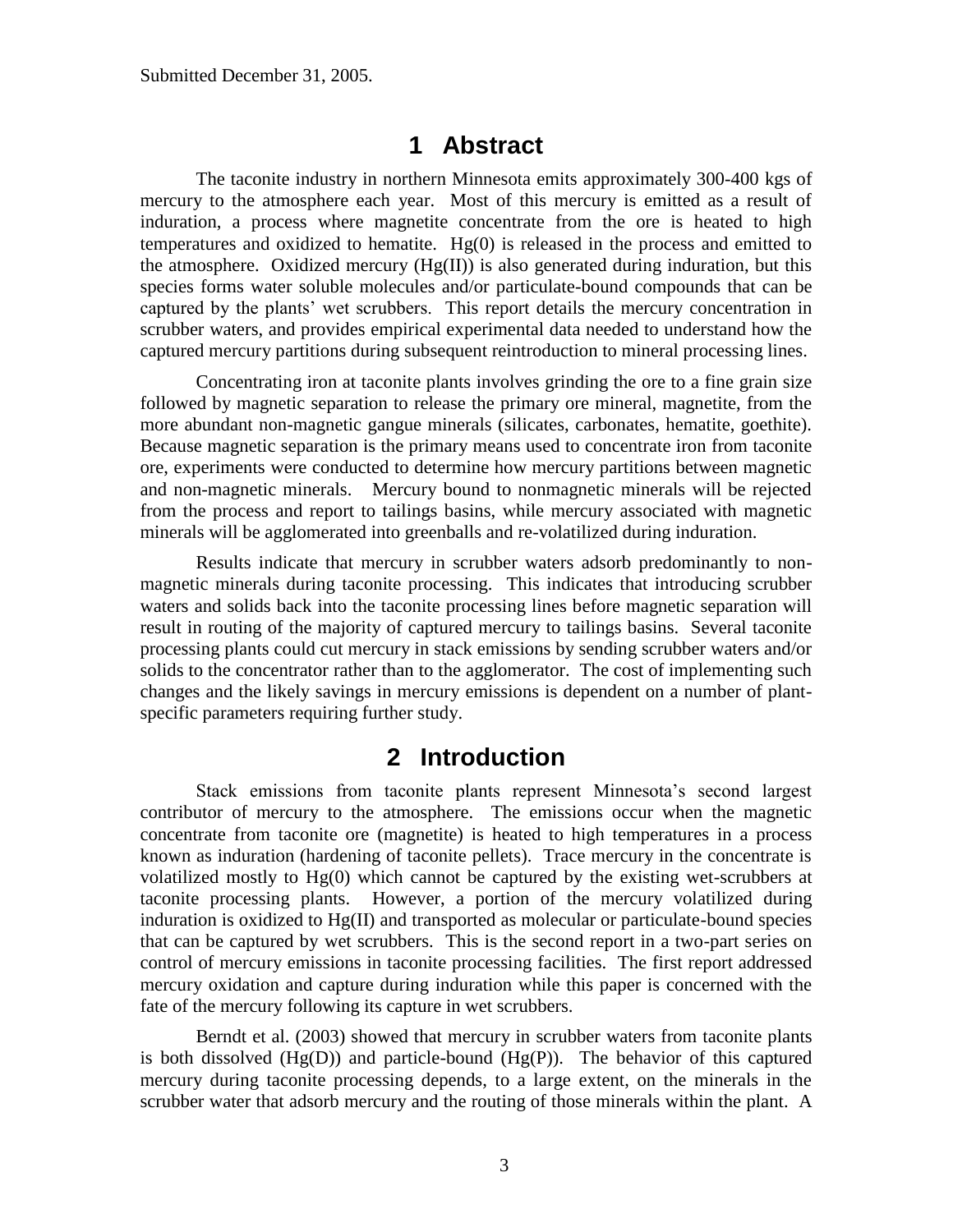key parameter affecting mercury transport during taconite processing is the relative tendency for the element to adsorb to magnetic (magnetite and maghemite) versus nonmagnetic minerals (hematite, quartz, Fe-silicates, and Fe-carbonates, binders or limestone flux). Magnetic separation is the primary method used to concentrate magnetite and reject silicate and carbonate minerals. Thus, mercury adsorbing to magnetic minerals will be directed to the induration furnaces and volatilized. Mercury adsorbing to nonmagnetic minerals, meanwhile, will report to tailings basins where, based on low levels of dissolved mercury in tailings waters, disposal appears to be permanent (See Berndt, 2003). This paper provides mercury data from scrubber waters collected over a period of time from four taconite plants and empirical experimental data indicating that most mercury in scrubber waters adsorbs to non-magnetic minerals. This indicates that existing magnetic separators can route most of the captured mercury to tailings basins while selectively recapturing the magnetic iron units from scrubber solids.

# **3 Background**

#### <span id="page-3-1"></span><span id="page-3-0"></span>*3.1 Taconite Processing on Minnesota's Iron Range*

Taconite is a very hard, relatively low-grade ore that forms the basis of the iron mining industry in Minnesota. In 2005, six taconite companies were active in Minnesota, all of which mined ore on the Mesabi Iron Range. These include, from west to east: US Steel Minnesota Ore Operations-Keewatin Taconite (Keetac), near Keewatin; Hibbing Taconite Company (Hibtac) near Hibbing, US Steel Minnesota Ore Operations-Minntac Plant (Minntac), near Mountain Iron, United Taconite Mines (U-Tac), near Eveleth, Mittal Steel USA Minorca Mine (Mittal; formerly Ispat-Inland Mining Company), near Virginia, and, finally, Northshore (NS) Mining Company, with mines located near Babbitt and ore processing facility located in Silver Bay. All of these taconite plants were built decades ago to process low-grade iron ore, at a time when Hg was not an issue. Thus, atmospheric Hg emissions from taconite processing have grown with the industry, exceeding 100 kg/yr in the late 1960's, and ranging between approximately 200 and 400 kg/yr ever since (Engesser and Niles, 1997; Jiang et al., 1999; Berndt, 2003).

During processing, ore is ground to a fine grain size and magnetite is magnetically separated from other solids producing an iron-rich "concentrate". This concentrate is "rolled" with other minor components (fluxing agents, binders) into wet, friable 1-cm balls (greenballs) in a process known as "agglomeration". The greenballs are then dried and heated to high temperatures during "induration", a process that converts the soft greenballs to hardened pellets composed mostly of hematite. These pellets are durable for shipping and ideal for use in steel-making blast furnaces.

### <span id="page-3-2"></span>*3.2 Mercury Emissions and Capture During Induration*

An understanding of mercury release during taconite processing is needed for development of effective control measures for mercury in taconite stack emissions. In Part I of this series, Berndt and Engesser (2005) indicated how mercury release from taconite is distinct from the combustion-related processes that dominate mercury release in coal-fired power plants. First and foremost, the primary source of mercury released during taconite processing on Minnesota's Iron Range is the ore and not the coal or other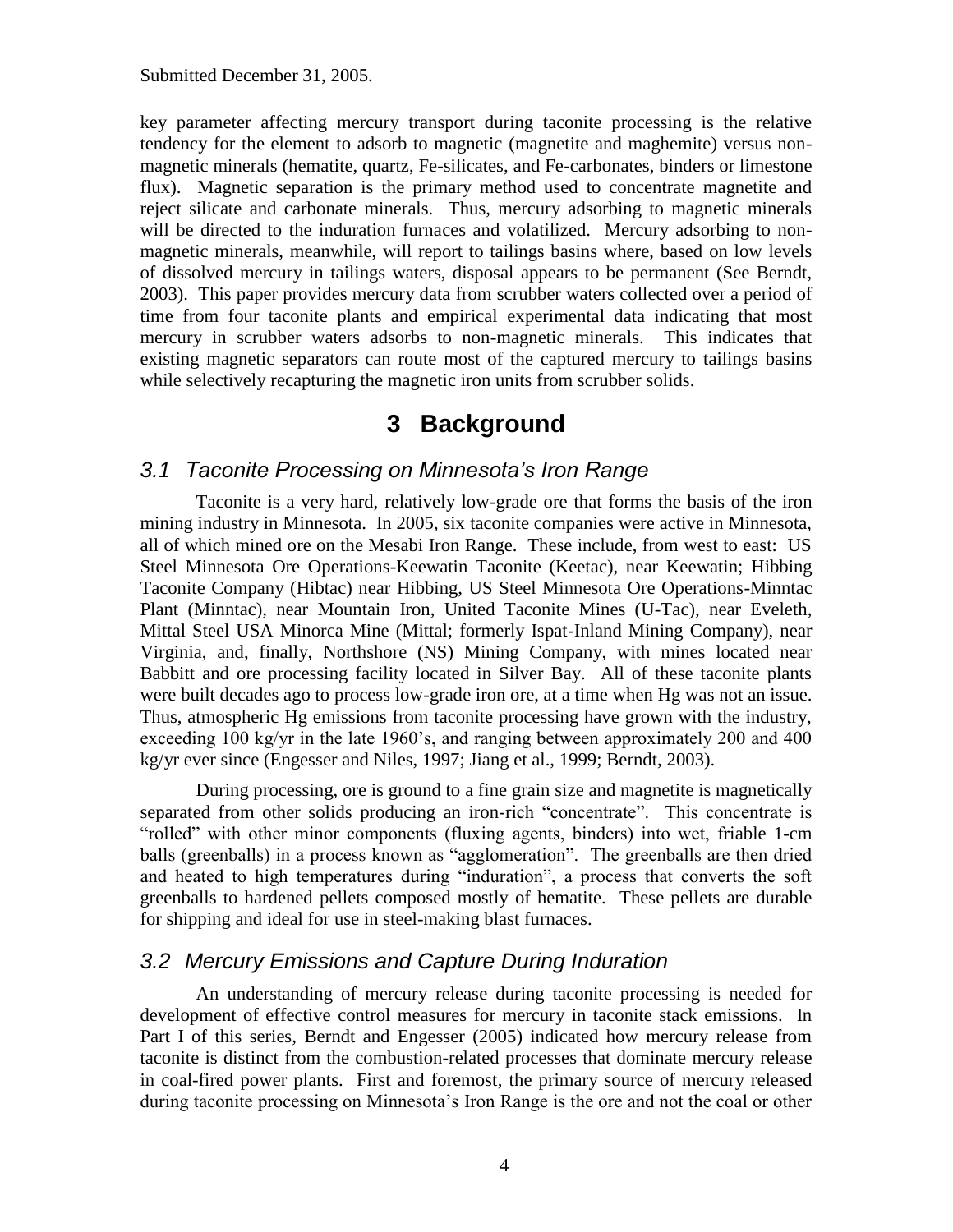fuel (Berndt, 2003). Relatively few taconite processing companies use coal to fire their pellets and, for those that do, it only takes about 20 to 40 lbs of coal to fire one long ton of pellets.

Another important difference from coal-fired power plants is that mercury released during induration in taconite companies is exposed to large masses of iron-oxide minerals in the pellet bed as well as in dust transported with the volatiles. This is significant because iron oxides are believed to promote oxidation and capture of  $Hg<sup>0</sup>$ especially in the presence of HCl (Galbreath and Zygarlicke, 2000; Zygarlicke, 2003; Pavlish, 2003, Galbreath et al., 2005; Berndt and Engesser, 2005, Berndt et al., 2005; Galbreath, 2005). Indeed, Berndt and Engesser (2005) found that taconite plants having the highest apparent capture efficiencies for mercury (by wet scrubbers) also had the highest Cl and particulate fluxes in process gases, and proposed a relationship such as:

$$
Hg^{0}_{(g)} + 3Fe_{2}O_{3(ss)} + 2HCl_{(g)} = 2Fe_{3}O_{4(ss)} + HgCl_{2(g)} + H_{2}O_{(g)}
$$
(3.2.1)  
Magnetic

to account for mercury oxidation. By this process, maghemite/magnetite solid solutions (indicated by the subscript "*ss*") created during induration mediate the oxidation of  $Hg^o_{(g)}$ in the process gas, and Cl from  $HCl_{(g)}$  combines with oxidized mercury to generate a water soluble molecule  $(HgCl_{2(g)})$ . Bench scale heating experiments confirmed a relationship like Equation 3.2.1 for release of oxidized mercury from taconite and demonstrated, further, that most of the reaction takes place at temperatures less than 450 or 500ºC (Benner, 2005; Galbreath, 2005; Berndt and Engesser, 2005). This release temperature is well below the high temperatures associated with mercury release in coal combustion plants (e.g., approximately  $1600^{\circ}$ C). Thus, the high-temperature radicals thought important for mercury oxidation in coal-fired power plants (e.g., Edwards et al., 2001) play a subordinate role compared to low-temperature, iron oxide-influenced reactions during taconite processing.

Regardless of the source of mercury in wet scrubbers at taconite plants, its fate during mineral processing depends on a number of factors including plant routing and adsorption to particles in the process stream. Mercury in scrubber waters is initially present as both dissolved and adsorbed species, but adsorption of the dissolved component is progressive and rapid in scrubber waters. Berndt at al. (2003), for example, measured dissolved and adsorbed mercury on samples that were filtered either immediately upon collection or several days later at the analytical facility. Dissolved mercury at one of the taconite plants (Hibtac) was close to 300 ng/l for samples filtered in the field, but dropped to only 13 ng/l for samples filtered at the analytical laboratory. A corresponding increase in particulate mercury was observed indicating that the dissolved mercury had adsorbed to the suspended solids. The meta-stable nature of mercury distribution in scrubber waters complicates the study of mercury fate during mineral processing and obviates the need to consider and note the relative timing between sample collection and filtration.

A common, but non-universal practice among taconite processing plants is to mix the scrubber solids with the concentrate prior to greenball agglomeration. This slightly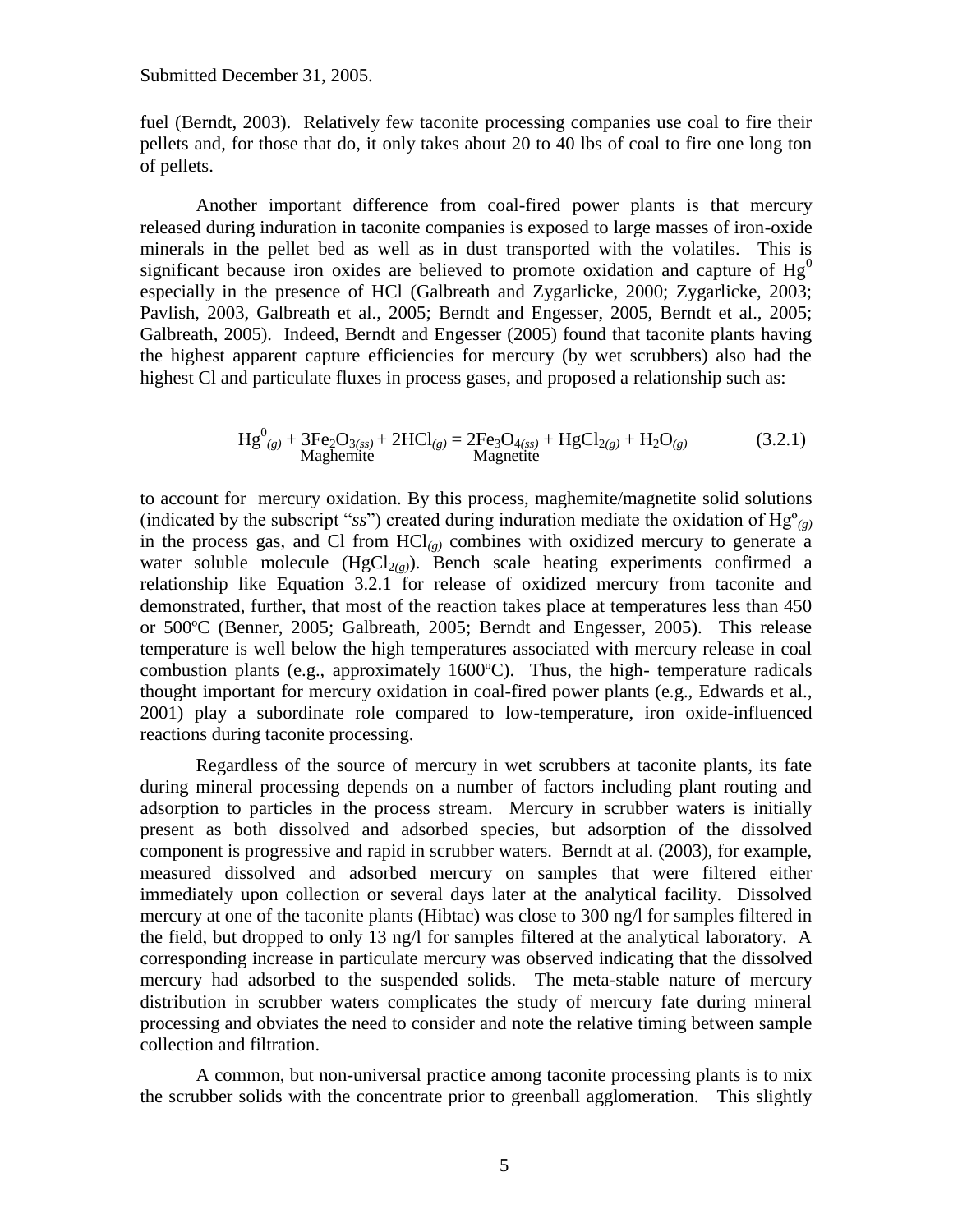increases the overall efficiency of the plant in terms of iron unit recovery but potentially reintroduces previously captured mercury into the induration furnace. This study investigates magnetic separation as a means to selectively reject mercury-bearing minerals but still recover iron units from the scrubber solids. Little is known about the relative adsorption of mercury to magnetite and other minerals such as hematite, silicates, and carbonates in the taconite-processing stream. The empirical data provided herein permits assessment of the relative efficiency of iron recovery and mercury rejection from scrubber waters for companies sending scrubber waters suspended solids to the plants' concentrator.

### **4 Methods**

<span id="page-5-0"></span>Four taconite processing plants participated in the present study: Hibbing Taconite (Hibtac), US Steel-Minntac (Minntac), United Taconite (U-Tac), and Mittal Steel (Mittal). These plants were selected based on the concentration of mercury in stack emissions and the presence of wet scrubber systems. Keewatin Taconite (Keetac) was eliminated based on lack of a wet scrubber during the study period. Keetac has since installed a wet scrubber system that began operation in October 2005. Northshore Mining was eliminated from this study because this company has low mercury emissions owing to low mercury concentrations in their ore. The four plants participating in this study were the same four companies that participated in Part I of the study (Berndt and Engesser, 2005).

#### <span id="page-5-1"></span>*4.1 Scrubber Waters: Hg(D), Hg(P), Hg(T) and Other Components*

Scrubber water samples were collected routinely as part of both this and the previous study (see Berndt and Engesser (2005)). For all but one plant, scrubber waters were accessed by opening a valve and temporarily diverting part of the flow from a much larger pipe. Minntac, Line 7, was the exception. Scrubber water samples from this plant were collected from a dedicated hose that continuously diverted a small portion of the scrubber water stream into an accessible spot above the concentrate thickener.

Hg(D) in this report represents the concentration of dissolved mercury (ng of mercury per liter of solution) which is, in this case, the mercury concentration remaining in the water after filtration through a 0.45-micron filter (Pall Corporation).  $Hg(P)$ represents the concentration of mercury in the filter cake (ng of mercury divided by grams of filter cake ). Hg(T) represents the total mercury concentration (in ng per liter) which could be determined in one of two ways. The preferred method for calculating  $Hg(T)$  is using the formula:

$$
Hg(T) = Hg(D) + TSS x 10 x Hg(P) \quad (4.1.1)
$$

where TSS (Total Suspended Solids) is in units of wt%, Hg(D) and Hg(T) are in units of ng/l, and  $Hg(P)$  is in units of ng/g. An alternative method to determine  $Hg(T)$  is to simply process and analyze unfiltered water samples for mercury, however, this method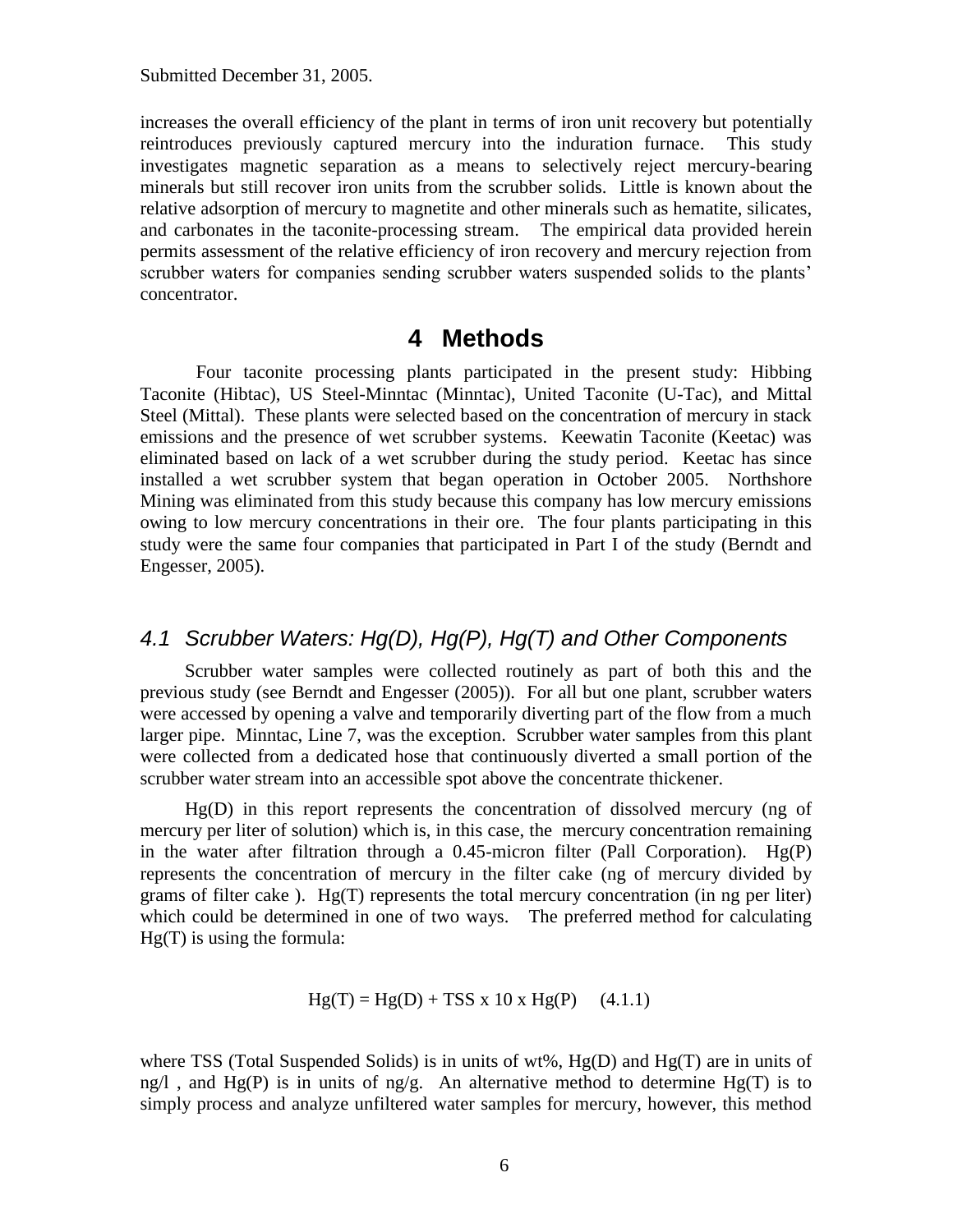is less desirable because the 250 ml sample may contain a less representative fraction of suspended solids than the larger sample used for measurement of TSS (see below). Most of the mercury in taconite scrubber systems is usually present as species that are adsorbed on the suspended solids.

Although the concentration of mercury in scrubber waters is typically much higher than in waters from lakes and rivers, all water samples for Hg(D), Hg(P), and Hg(T) analyses were collected using "clean-hands, dirty-hands" procedures. Clean acidwashed bottles were placed into sealed plastic bags prior to leaving the laboratory and not opened except during sampling. Only the designated clean-hands person, wearing clean plastic gloves, handled the sample bottles when they were outside of the plastic bag. All other sampling procedures were conducted quickly and efficiently by the so-called "dirtyhands" person. These procedures were implemented to minimize the risk of contamination from plant dust or from cross-contamination between samples.

Filtered water samples were shipped to the analytical laboratory, where they were digested with BrCl and then analyzed by SnCl<sub>2</sub> reduction, gold trap collection, and CVAFS detection (modified EPA1631). All samples were processed and analyzed at Cebam Analytical, Inc., located in Seattle, Washington. This laboratory participates in many round-robin blind sampling programs and routinely ran duplicates and standards to ensure accuracy.

Filters containing scrubber solids from the above procedures were dried at 104ºC for analysis, weighed, and digested in hot acid  $(HCl/HNO<sub>3</sub>, 3/1)$ . Particulate mercury was analyzed using  $SnCl<sub>2</sub>$  reduction and gold trap collection, followed by CVAFS detection (modified EPA1631). In most cases, the entire filter was processed with the filter cake to ensure that all of the mercury was analyzed and to prevent sampling bias that might result from scraping the filter cake from the filter paper. The filter papers used as procedural blanks typically contained undetectable mercury  $(\leq 1 \text{ ng})$  or only a tiny fraction of the mercury found in the scrubber solids.  $Hg(P)$  could be calculated by dividing the total mercury detected during total digestion of the filter and filter cake by the net weight of the solids (filter plus solids minus filter weight). However, for samples with relatively high TSS, such that digestion of the entire mass was unwieldy, only a portion of the solids was analyzed without the filter.

Certified reference materials WS-68, NIST2709, and GSR-2 were used to assess recovery and analytical accuracy. As was the case for water, solids were digested and analyzed by Cebam Analytical, Inc.

Procedures were consistently evaluated using blanks to assess the degree of mercury contamination associated with filtration and sampling. Procedural blanks were collected at each site during each visit. One bottle was filled at the sampling site with deionized water brought from the laboratory. In addition, deionized water was filtered at the sampling location and both the water and the filter were saved for analysis. The level of contamination introduced by our procedures was usually insignificant compared to the relatively high concentrations of mercury found in scrubbers. The exceptions to this were when the mass of solids available for measurement of  $Hg(P)$  was exceptionally small or when the concentration of mercury was exceptionally low. These samples were considered on an individual basis as discussed in the results.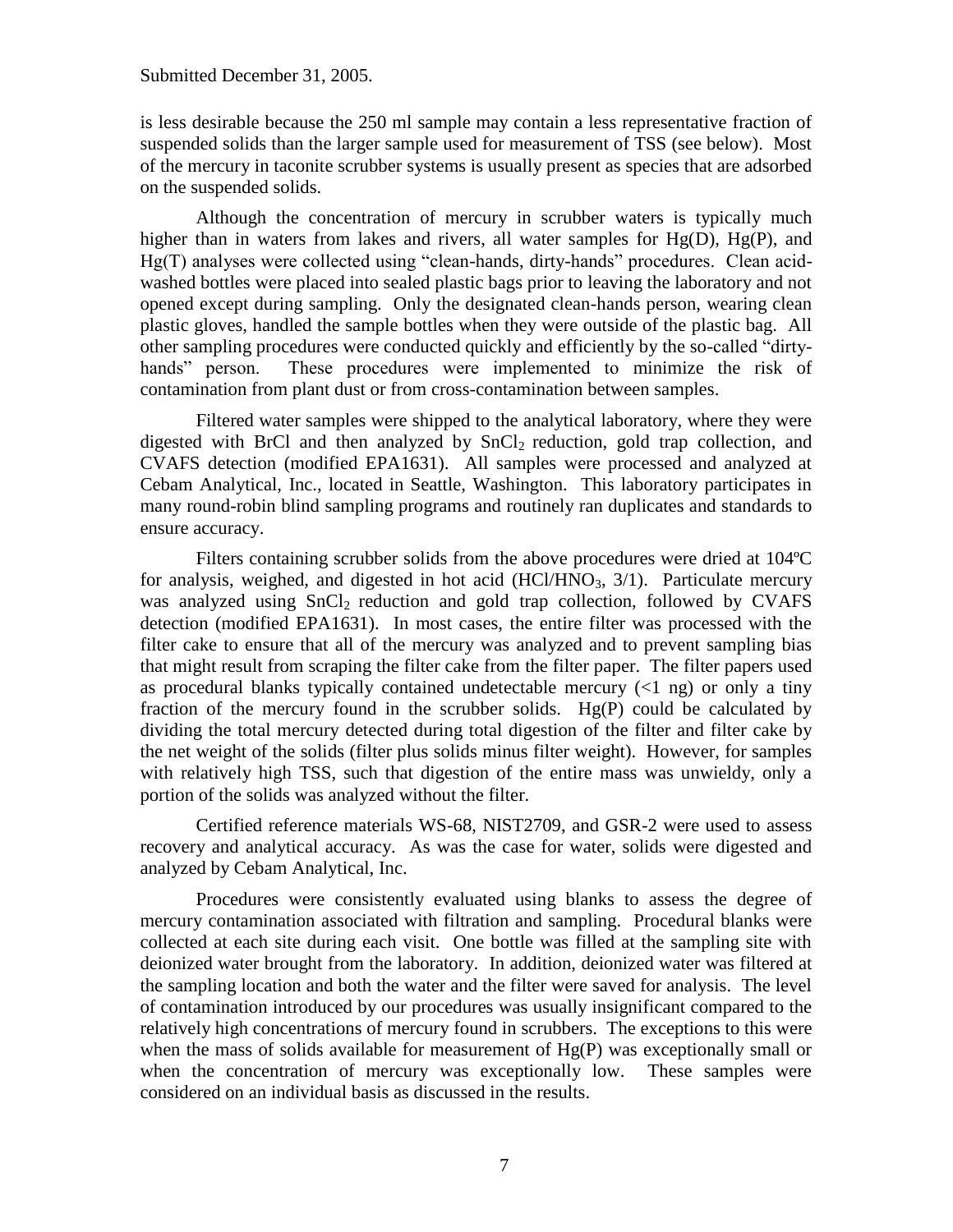Total suspended solids (TSS) were analyzed by filtering a two-liter sample of scrubber water collected specifically for this purpose. Solids from this sample were collected on a glass fiber filter  $(0.7\mu)$ , dried at 104°C overnight, and weighed.

Other samples were routinely collected for measurement of temperature, pH, and conductivity on site. Temperature and pH were measured using a Beckman Model 11 meter with a Ross Model 8165BN combination pH electrode and a Beckman Model 5981150 temperature probe, while specific conductance was measured with a Myron L EP series conductivity meter. For cation  $(Ca^{++}, Mg^{++}, K^+, Na^+, etc.)$  analyses, samples were filtered and acidified with nitric acid in the field and then analyzed by inductively coupled plasma mass spectrometry (ICP-MS) at the University of Minnesota, Department of Geology and Geophysics. For anions (CI, Br,  $SO_4$ <sup>=</sup>, etc..), samples were stored in clean plastic bottles and analyzed using ion-chromatography (IC, Dionex Ion Chromatograph fitted with a GP40 gradient pump, CD20 conductivity detector, and two AS4 anion exchange columns) at the University of Minnesota, Department of Geology and Geophysics. Chemical data for pH, Ca, and Cl were reported in Part I of this study, and complete data on other elements can be obtained by contacting the authors of this report.

**Other Considerations:** Previous sampling at taconite companies revealed that considerable variability could be found for samples collected from the same source during the same trip. Two sets of preliminary tests were conducted for this study to evaluate whether this uncertainty is due to sampling difficulty (e.g., scrubber waters are meta-stable and heterogeneous mixtures of solids and water) or if it is due to imprecision or inaccuracy in the laboratory analysis. The first test examined potential errors associated with analysis of  $Hg(P)$  by complete digestion of filters and solids. Three filters containing filter cake from a single sample were cut in half and sent to the analytical facility to be processed independently. Although cutting the filters introduced additional weighing errors, analysis of Hg(P) for the two halves from each filter agreed to within 3.4, 4.2, and 8.4 %, respectively. This suggests errors in  $Hg(P)$  greater than about 5 to 10% can be attributed to real variation in Hg(P) in the sample being tested.

A second test evaluated the effect of sample residence time (prior to filtration) on analysis of  $Hg(D)$  and  $Hg(P)$ . In this case, a single two-liter sample of scrubber water was collected, and mixed continuously by hand for a two-hour period. 250 ml aliquots were periodically drawn from the bottle, filtered, and analyzed for Hg(D) and Hg(P). Results are displayed in Figure 4.1.1.

The initial sample from this test contained 0.0136 wt% solids with  $Hg(P) = 2800$ ng/g suspended in a solution containing 300 ng/l  $Hg(D)$  for a total Hg concentration, Hg(T), of approximately 700 ng/l. Hg(D) decreased to nearly 200 ng/l within 15 minutes and to 130 ng/l within 2 hrs.  $Hg(P)$  simultaneously increased to over 3800 ng/g mercury (not shown), but when multiplied by TSS to calculate total mercury on a per/liter basis (Hg(adsorbed) in Figure 4.1.1) it can be seen that the increase in adsorbed mercury mirrored the decrease in Hg(D). Hg(T) remained nearly constant throughout the experiment, allowing for minor mercury adsorption onto the walls of the plastic bottle. Thus, even though this sample contained only 0.0136 % solids, adsorption processes dramatically affected mercury distribution within minutes of sampling. This test illustrates the important role that sample residence time plays on controlling the mercury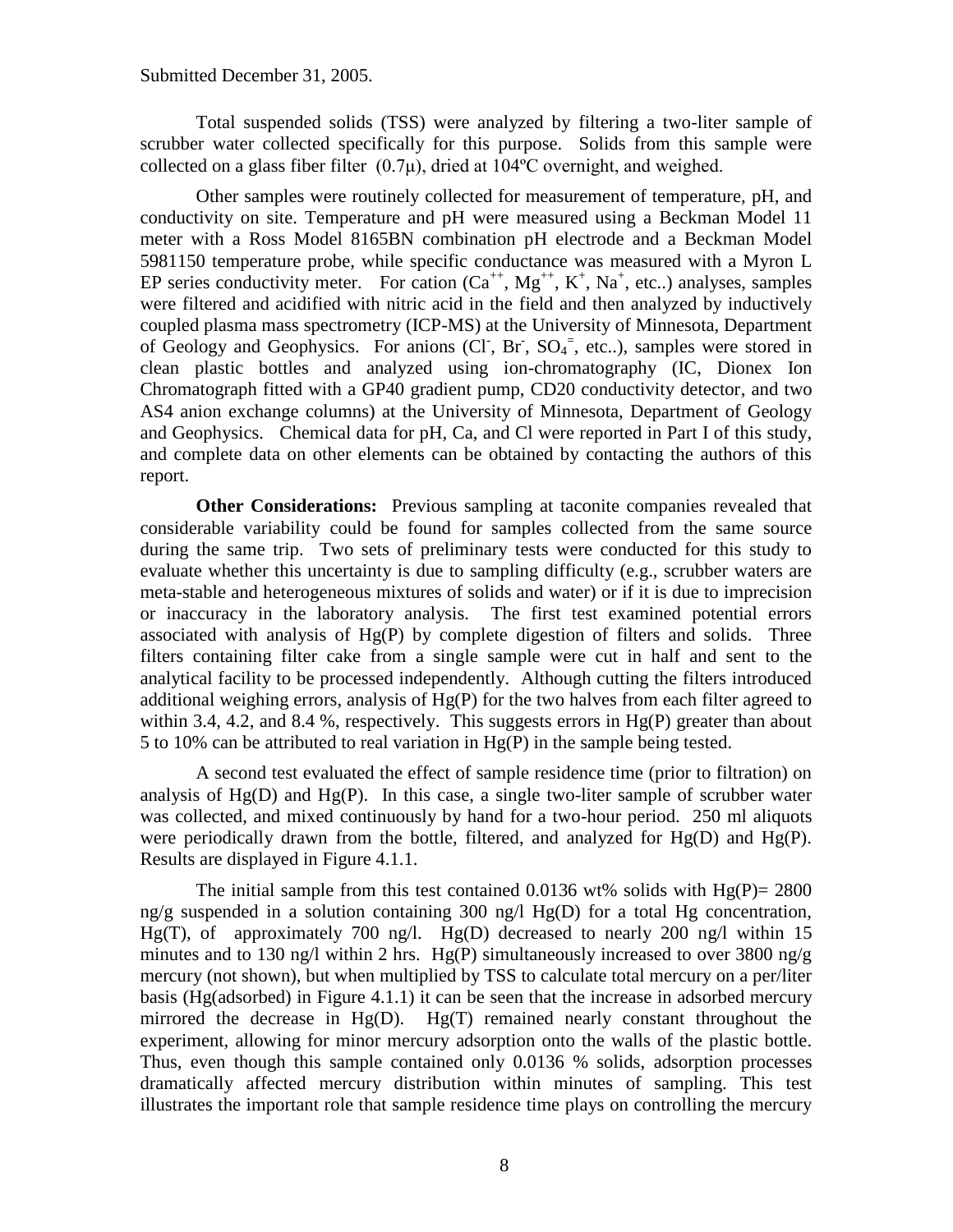distribution in scrubber water samples. Although scrubber waters sampled in the present study were filtered at the sampling sites within minutes of sample collection, variation in residence time within the scrubber system can cause significant change in mercury distribution.



**Figure 4.1.1** Results of preliminary time series test from Hibtac. Results demonstrate the rapid transfer of mercury from solution to solids that takes place in scrubber waters. Hg(adsorbed), in this case, is the concentration of adsorbed mercury per liter of water.

#### <span id="page-8-0"></span>*4.2 Adsorption Experiments*

An important component of this study was to evaluate the relative fractions of mercury adsorbed to magnetic and non-magnetic minerals during mineral processing. Mercury adsorbed to magnetic minerals will follow magnetite through the taconite concentration process, eventually adding to the mercury inventory of "greenballs" that are fed to the taconite induration furnaces while mercury associated with non-magnetic minerals will be rejected from the concentrate and routed to tailings basins. To evaluate the final destination of mercury captured by wet scrubbers, a series of experiments involving mixtures of scrubber waters and tailings was performed and the resulting solids were magnetically separated, filtered, and analyzed for mercury. Scrubber solids are composed mostly of magnetite and other iron oxides containing high mercury, whereas, tailings are essentially composed of non-magnetic minerals containing low mercury. By evaluating the relative distribution of mercury in magnetic and non-magnetic fractions of tailings/scrubber water mixtures, we can establish how mercury captured during induration will behave when introduced to concentrators during taconite processing.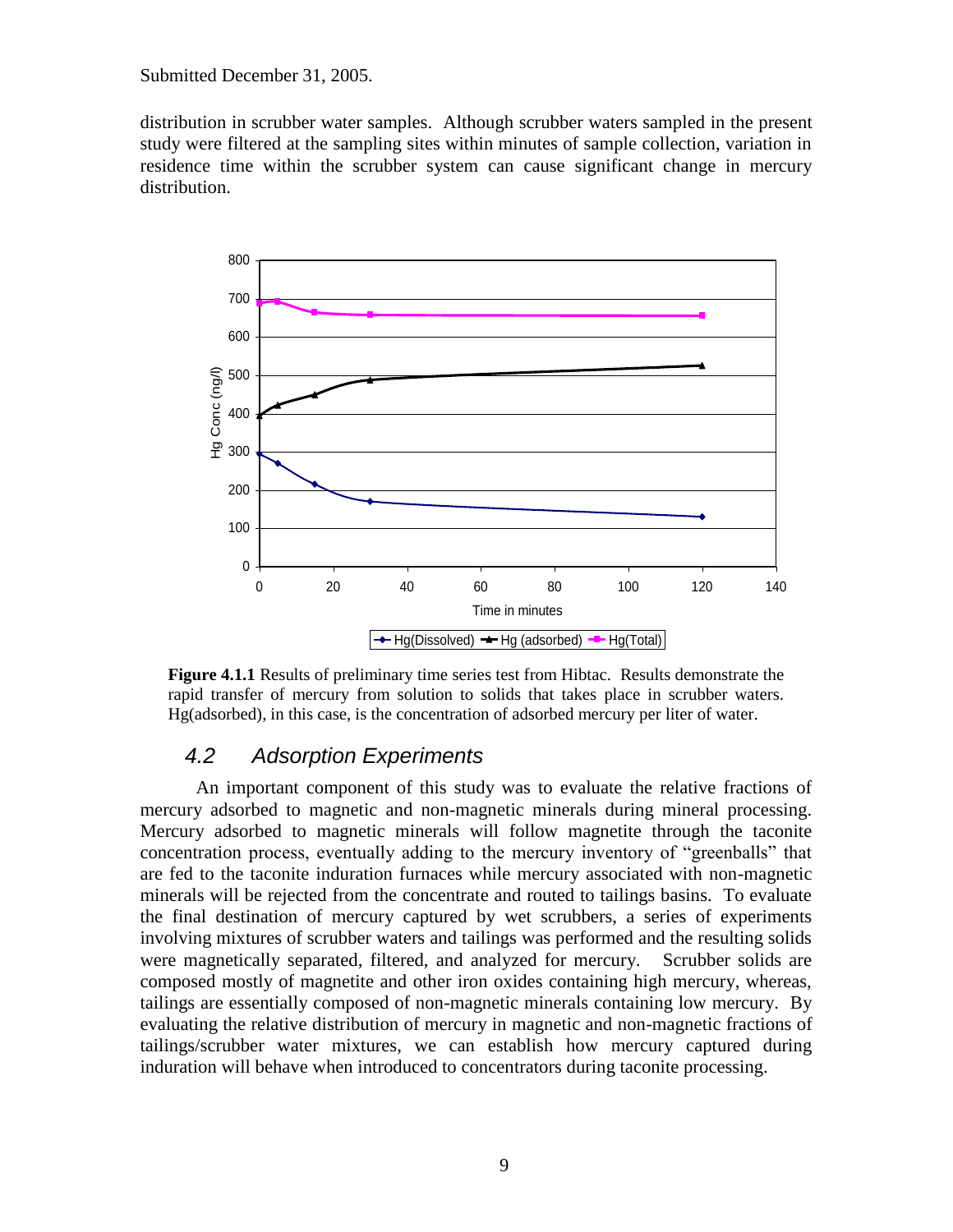Experiments were performed by placing the reactants in 250 ml acid-washed glass bottles (Teflon lined lids). The bottles were placed on a bottle-roller overnight prior to separation and/or filtration. The bottles were rotated at approximately 14 revolutions per minute, a speed that appeared adequate for keeping solids in suspension and solutions well mixed.

In all cases, experiments were conducted using reactants immediately after they were collected from the processing plants (scrubber waters and suspended solids, freshly produced tailings slurries). Drying and storage of solid samples potentially changes the composition and reactivity of mineral surfaces, while storage of water samples prior to use can lead to precipitation of super-saturated compounds (e.g., fluorite) and/or a change in oxidation state and speciation of dissolved components. Thus, to most closely approximate processes that can be expected to occur within processing plants, only fresh solutions and solids were used as reactants in experiments.

One disadvantage of using fresh reactants, however, involves a difficulty in precisely controlling the relative amounts of water and solids used in the experiments. For example, many experiments that were conducted involved mixing of two suspensions: scrubber waters and tailings. While the relative amounts of suspensions used in the experiments could be controlled, the mass of solid (tailings or scrubber solids) added in each case was unknown until after the experiment was completed and the filtered solids had been dried and weighed.

Filtered solids were, in this case, analyzed using the same method as listed for Hg(P) in section 4.1. However, because total mass of solids or total mass of mercury on the solids was sometimes small, results are reported in terms of masses found in each fraction (total mass of solids and total mass of mercury for magnetic and nonmagnetic fractions, respectively) rather than concentration. For these experiments, Hg(P) values are of secondary importance compared to relative masses of mercury and solids that partition to the magnetic and non-magnetic fractions, respectively.

### <span id="page-9-0"></span>*4.3 Davis-Tube Separation*

Magnetic separations were performed using Davis Tubes located at the Coleraine Minerals Research Laboratory, University of Minnesota (CMRL). The tubes are composed of glass and mounted vertically to permit gravity flow. A powerful electromagnet, located near the center of the tube, prevents transport of magnetic minerals but permits transport of water and non-magnetic minerals through an outlet at the base of the tube. The tube was pre-loaded with water until the water line was located above the magnet. The entire sample including water and suspended solids was then loaded into the tube with the magnet in the "on" position. Additional deionized water was then added to transport all of the nonmagnetic minerals through the tube and into a waiting container. This was continued until all of the water beneath the magnet was visibly clear. The magnet was then deactivated and the remaining minerals were all rinsed into a clean bottle. The solids used for mercury analysis were retrieved by filtration of each fraction, magnetic and non-magnetic, onto separate pre-weighed filters.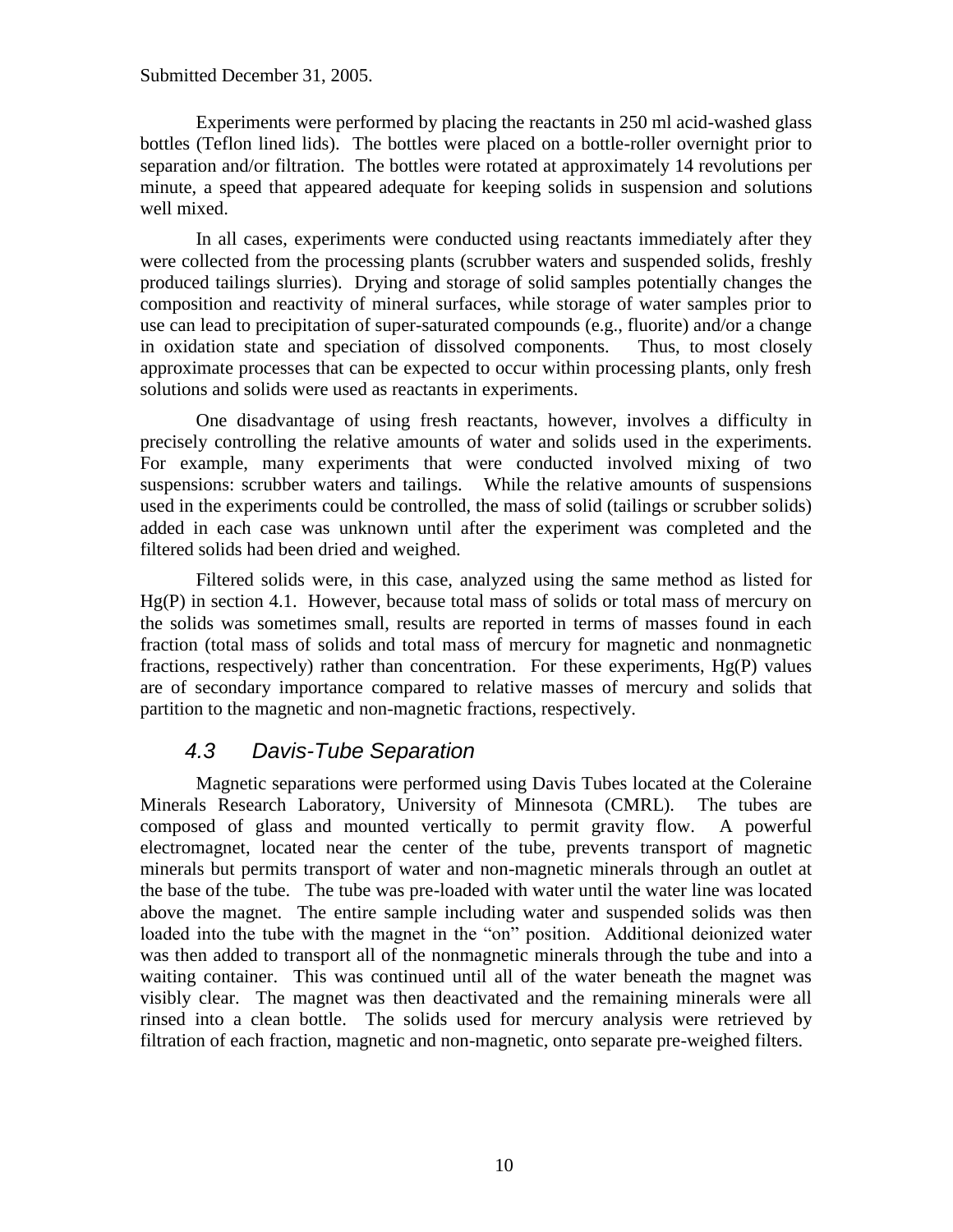# **5 Results and Discussion**

#### <span id="page-10-1"></span><span id="page-10-0"></span>*5.1 Scrubber Water Chemistry*

Scrubber water mercury chemistry is displayed in Table 5.1.1. Various components of scrubber water chemistry displayed include: Hg(D) in ng per liter of filtered water *(in this case, filtered immediately upon sampling)*; particulate mercury, Hg(P), in ng per gram of filter cake *(also for samples filtered immediately upon sampling*), total suspended solids (TSS in wt %), and total mercury (Hg(T)). Note that Hg(T) in Table 5.1.1 does not always match what might be expected by application of Equation 4.1.1. This is because  $Hg(D)$ ,  $Hg(P)$ , and  $Hg(T)$  were not always determined on the same set of samples.

One defining characteristic for scrubber water mercury chemistry at taconite plants is the wide variation that occurred throughout the study. For example, the standard deviation (σ) for Hg(D) values for Hibtac was nearly half of the average Hg(D) value.  $Hg(P)$  at Hibtac varied by even more, ranging from a low value of 604 ng/g up to a high of 8396 ng/g. Similar or even greater variability was found at all of the plants.

Part of this variability could certainly be attributed to the sampling of a heterogeneous and ever-changing process stream composed of water and suspended solids. However, a closer inspection of the data indicates that not all of the variability shown in Table 5.1.1 can be attributed to this. In particular, analysis of duplicate samples collected during the same visit to a plant usually agreed to much less than 25% of the reported value. Visits for those few times when  $\sigma$  > 25% are marked with an asterisk. The observed differences in mercury concentration and distribution through time at each plant are likely process related, and represent day to day changes in ore composition and plant operation. Any method to route captured mercury to tailings basins must be sufficiently robust to work for a wide range of scrubber water conditions.

Another important result suggested by the data in Table 5.1.1 is that the chemistry of scrubber water is generally different at different plants. United Taconite has generally low Hg(P) but high TSS compared to the other plants. Hg(D) at United and Mittal is more variable and reaches values that can be higher or lower than the less variable Hg(D) concentrations observed at Hibtac and Minntac. Hibtac scrubber water is generally lower in TSS and  $Hg(T)$  than scrubber water at the other plants. To account for the difference in mercury distribution at plants, we note that each plant in this study is unique in terms of furnace type and scrubber water handling procedures (Table 5.1.2).

Minntac and United use grate-kiln furnaces where the greenballs are dried and heated on a short grate before being dumped into a rotating kiln where they are fired. Hibtac and Mittal use a straight grate for drying, heating, and firing of the pellets. Abrasion of taconite pellets within the rotating kiln in grate-kilns likely generates more dust than simple transport of pellets along a straight grate. In addition, the straight grate plants use multiclone dust collectors to capture some of the dust prior to the wet scrubber. The result is higher particulate capture rate in grate-kilns as compared to straight-grates.

Another key difference is that United Taconite and Mittal Steel recirculate their scrubber waters while Hibtac and Minntac use "single-pass" scrubber systems.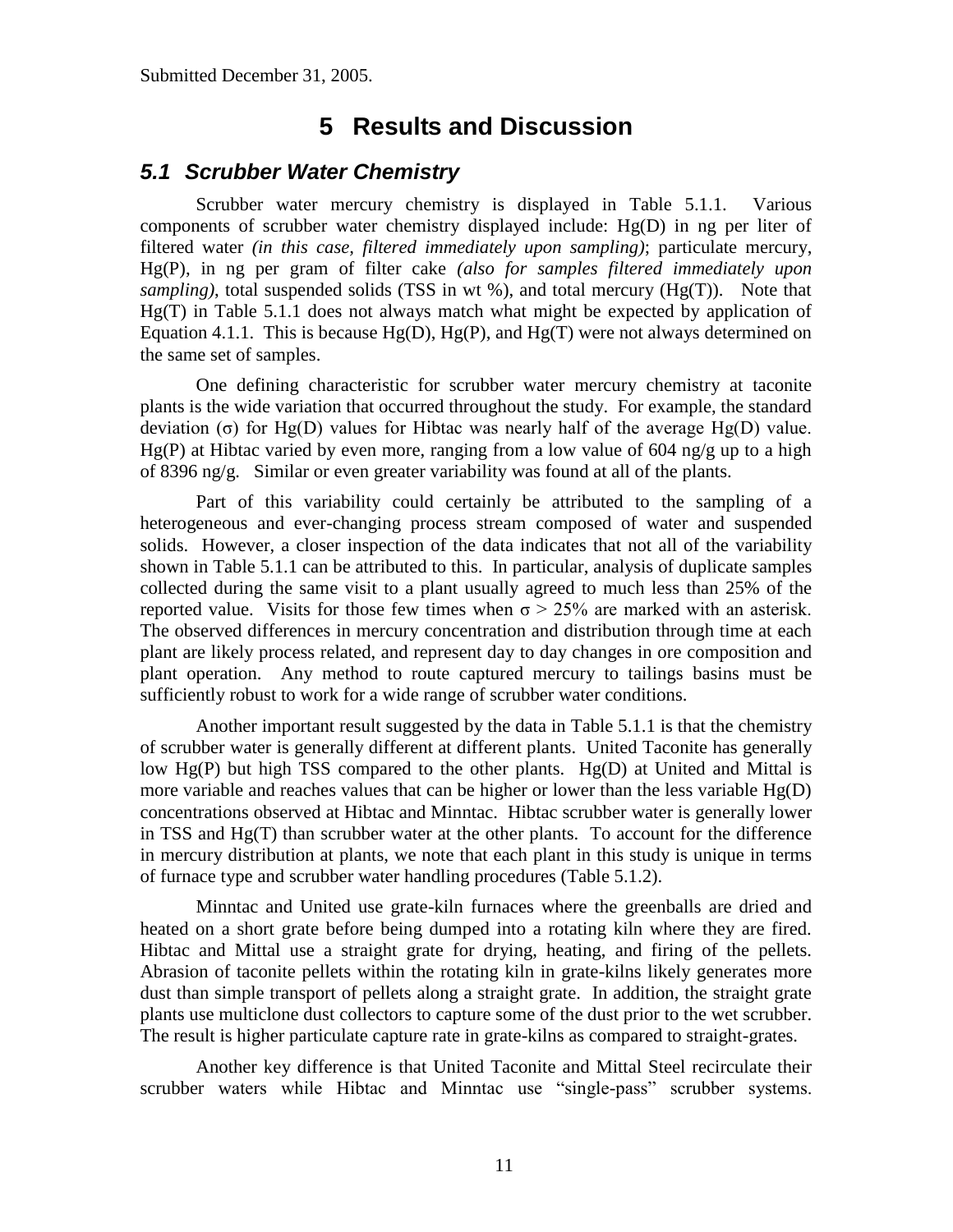Recirculating scrubbers allow mercury and dust to accumulate and react for greater periods of time than single-pass scrubber systems. Hg(T) values reflect both the total mercury capture rate of scrubber systems and the accumulation of mercury due to recirculation in some systems.

Averaged values for  $Hg(T)$  are lowest at Hibtac (736 ng/l) because this company has a relatively low capture rate compared to other companies (Berndt and Engesser,  $2005$ ) and because the company operates a single-pass scrubber. In contrast,  $Hg(T)$  is highest at United Taconite (9867 ng/l) owing to a relatively high mercury capture rate (Berndt and Engesser, 2005) and use of a recirculating scrubber system. Minntac, with an averaged Hg(T) value of 1540 ng/l for Line 4 and 2009 ng/l for Line 7, has a high capture rate but does not recirculate scrubber waters. Mittal, with average Hg(T) of 4867 ng/l has relatively low capture rates for mercury but *does* recirculate scrubber water. Thus, Hg(T) for the latter two companies is intermediate to the values measured at Hibtac and U-Tac.

Accounting for differences in the relative concentrations of individual components such as  $Hg(D)$  and  $Hg(P)$  is more complicated than accounting for difference in Hg(T). This is because Hg(D) and Hg(P) are affected by adsorption phenomena as described in the methods section (See Figure 4.1.1) and because the relative amount of dust generated and captured at each plant varies. Hg(P) values will increase with increasing Hg capture rates and residence times in the scrubber system, but decrease with increasing TSS. For example, Hg(P) in Hibtac scrubber water, which has low TSS (0.02 wt%), was high (2619 ng/g) compared to U-Tac (609), which had high  $TSS(1.6 \text{ wt%)}$ over the study period. High TSS has a diluting effect on Hg(P) at U-tac; a large amount of captured mercury adsorbed to an even larger mass of suspended solids. Conversely, Hibtac's wet scrubber system has low TSS, and thus, any mercury that is captured adsorbs to fewer solids, and results in proportionately higher Hg(P). It is probably no coincidence that the highest Hg(P) for Hibtac was found on a day when TSS was the lowest.

Hg(D) values are much more variable at plants operating recirculating scrubbers (United Taconite and Mittal Steel) than they are in plants with "single-pass" scrubber systems (Hibtac and Minntac). This effect may be due to incomplete mixing processes in the recirculating scrubbers. If some samples contain water that has recently passed through the scrubber, while other samples contain water that has resided in a "dead" zone for a period of time, then Hg(D) will reflect variable amounts of adsorption within the scrubber system. Moreover, it is uncertain how many times water being sampled at any particular time has been exposed to gases in a recirculating scrubber. Such differences are less likely to occur in a single-pass scrubber system because all of the water passes through the scrubber only once.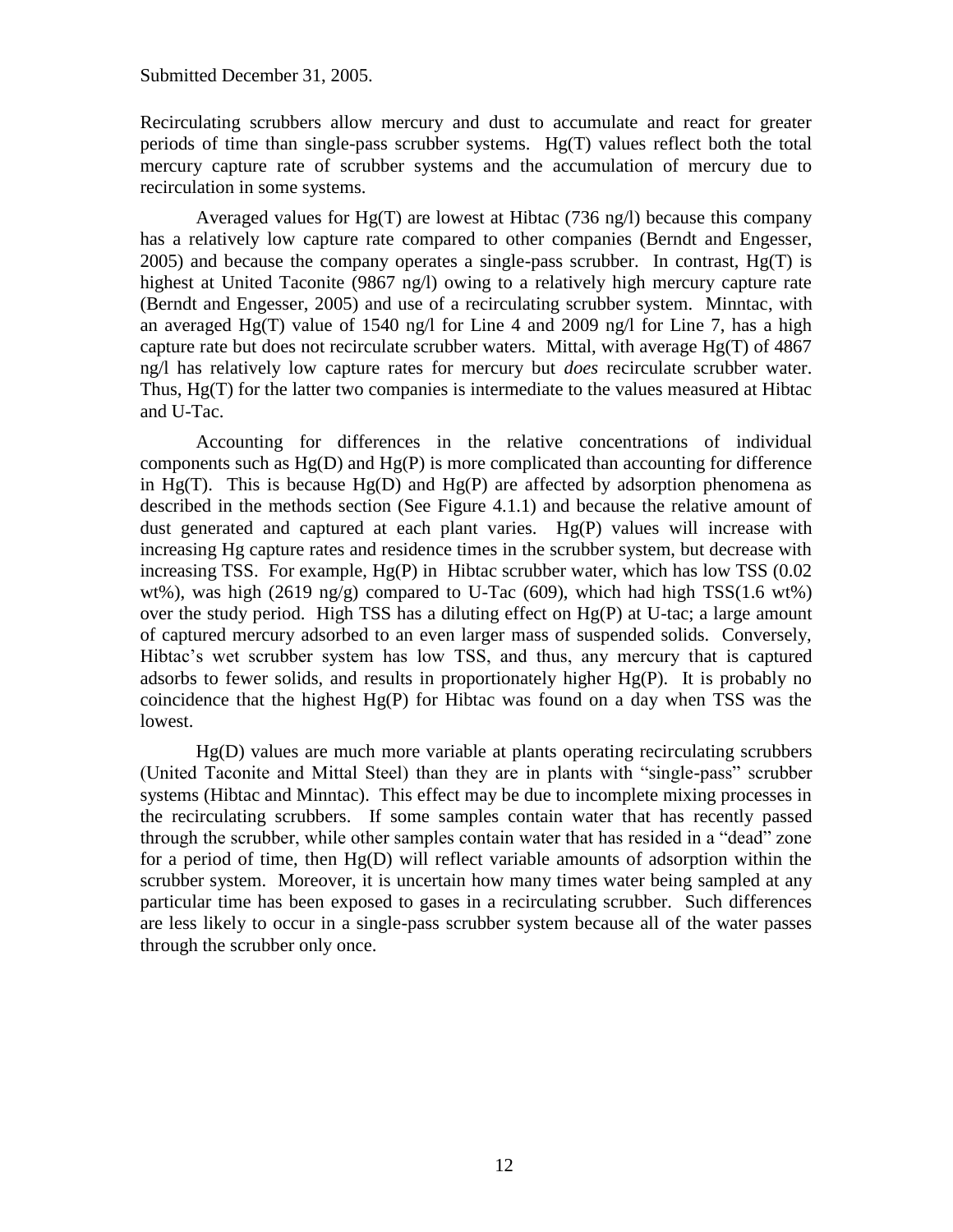| Plant         | Date             | Hg(D)      | Hg(P)      | <b>TSS</b> | Hg(T)      |
|---------------|------------------|------------|------------|------------|------------|
|               |                  | (ng/l)     | (ng/g)     | $(wt\%)$   | (ng/l)     |
| Hibtac        | 2/20/2003        | 256(1)     | 1406(1)    | 0.010(1)   | 492(1)     |
|               | 5/8/2003         | 339(2)     | 606(2)     | 0.033(3)   | 532(4)     |
|               | 9/11/2003        | 23I(2)     | 604(2)     | 0.038(1)   | 460(2)     |
|               | 1/27/2004        | 292(2)     | 1484(2)    | 0.018(1)   | 556(2)     |
|               | 5/12/2004        | $*237(2)$  | $*2039(2)$ | 0.013(1)   | $*502(2)$  |
|               | 7/27/2004        | 294(2)     | 2813(2)    | 0.014(2)   | 688(7)     |
|               | 2/15/2005        | 721(2)     | 2874(2)    | 0.024(1)   | 1410(2)    |
|               | 5/19/2005        | 234(3)     | 8396(3)    | 0.006(3)   | 731(3)     |
|               | 8/15/2005        | 567(3)     | 3354(3)    | 0.021(1)   | 1250(4)    |
|               | Average          | 352        | 2619       | 0.020      | 736        |
|               | St. Dev.         | 173        | 2378       | 0.011      | 351        |
| Minntac       | 2/19/2003        | 116(1)     | 1285(1)    | 0.058(6)   | 1167(6)    |
| Line 4        | 5/9/2003         | 8I(2)      | 160(2)     | 0.315(2)   | 578(4)     |
|               | 9/10/2003        | 474(2)     | 434(2)     | 0.217(1)   | 1993(8)    |
|               | 1/28/2004        | 164(2)     | 1557(2)    | 0.145(1)   | 2422(2)    |
|               | Average          | 209        | 859        | 0.184      | 1540       |
|               | St. Dev.         | 180        | 668        | 0.109      | 826        |
| Minntac       | 1/28/2004        | 223(2)     | 2489(2)    | 0.041(1)   | 125I(2)    |
| Line 7        | 5/11/2004        | 29I(2)     | 2723(2)    | 0.052(1)   | 1706(2)    |
|               | 7/27/2004        | 305(2)     | 2564(2)    | 0.095(1)   | 2746(2)    |
|               | 12/1/2004        | 234(2)     | 2830(2)    | 0.075(1)   | 2357(2)    |
|               | 2/16/2005        | $*331(2)$  | 2855(2)    | 0.058(1)   | 1987(2)    |
|               | 5/20/2005        | 256(3)     | 1360(3)    | 0.100(3)   | 1613(3)    |
|               | 8/15//2005       | 338(3)     | 300I(3)    | 0.065(1)   | 2407(4)    |
|               | Average          | 283        | 2546       | 0.070      | 2009       |
|               | St. Dev.         | 46         | 551        | 0.022      | 524        |
| Evtac/        | 2/18/2003        | 64(1)      | 979(1)     | 0.916(3)   | $*6612(3)$ |
| <b>United</b> | 1/27/2004        | 273(3)     | 697(3)     | 0.903(1)   | 657I(3)    |
|               | 5/11/2004        | 164(2)     | 594(2)     | 1.270(1)   | 7714(2)    |
|               | 7/28/2004        | 112(2)     | 459(2)     | 2.260(1)   | 10491(2)   |
|               | 11/29/2004       | 32(2)      | 322(2)     | 2.410(1)   | 7791(2)    |
|               | 2/14/2005        | 1440(2)    | 848(2)     | 2.180(1)   | 19923(2)   |
|               | 5/19/2005        | 962(3)     | 856(3)     | 1.210(4)   | 11829(3)   |
|               | 8/17/2005        | 25(3)      | 534(3)     | 0.295(1)   | 1605(3)    |
|               | Average          | 456        | 602        | 1.604      | 9892       |
|               | St. Dev.         | 599        | 214        | 0.824      | 6043       |
| Ispat/        | 2/20/2003        | 1216(1)    | 617(1)     | 0.328(1)   | 3418(3)    |
| Mittal        | 5/8/2003         | 852(2)     | $*2970(2)$ | 0.142(1)   | $*5274(4)$ |
|               | 9/11/2003        | 1032(3)    | 2094(3)    | 0.175(1)   | 4697(3)    |
|               | 1/27/2004        | $*1025(2)$ | $*1563(2)$ | 0.137(1)   | 3166(2)    |
|               | <i>5/12/2004</i> | 3312(2)    | $*440(2)$  | 0.095(1)   | 3730(2)    |
|               | 11/30/2004       | 388(2)     | 1975(2)    | 0.118(1)   | 2719(2)    |
|               | 2/15/2005        | 304(2)     | 4032(2)    | 0.170(1)   | 7157(2)    |
|               | 5/19/2005        | 465(3)     | 2774(3)    | 0.123(3)   | 3865(3)    |
|               | 8/17/2005        | 19(2)      | 8930(2)    | 0.078(1)   | 6865(4)    |
|               | Average          | 897        | 3630       | 0.117      | 4867       |
|               | St. Dev.         | 1360       | 3236       | 0.035      | 2009       |

Table 5.1.1: Scrubber Water Chemistry. Year 2003 samples are from Berndt et al. (2003). Number in parenthesis is the number of analyses that were averaged to obtain the shown value. A "\*" before the value indicates averaged values with  $\sigma > 25\%$ .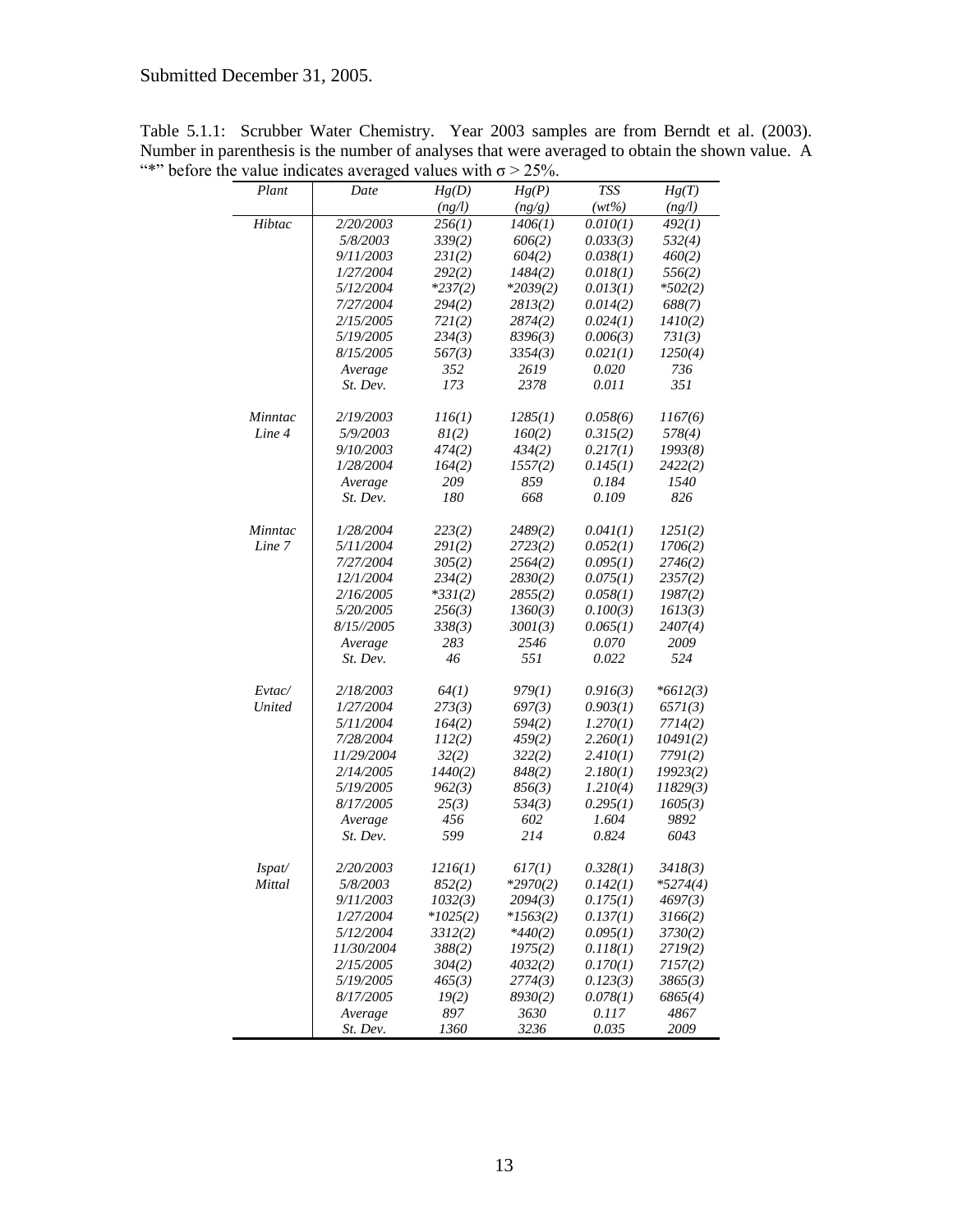|                     | Indurator type, | $+A$ dditives   | Scrubber System | Blowdown"     |
|---------------------|-----------------|-----------------|-----------------|---------------|
|                     | Fuel            |                 |                 | routing       |
| Hibtac              | Straight-Grate, | 0.4 to 1% Flux, | Single-Pass     | $3400$ gpm to |
|                     | Nat. Gas        | Na-Bentonite    |                 | concentrator  |
| Minntac             | Grate-Kiln,     | 8% Flux         | Single-Pass     | $2950$ gpm to |
| $(L7 \text{ only})$ | Coal, Nat. Gas. | Na-Bentonite    |                 | concentrate   |
|                     |                 |                 |                 | thickener     |
| United              | Grate-Kiln,     | Cellulose       | Recirculating   | 800 gpm to    |
|                     | Petr. Coke/Coal | <b>Binder</b>   |                 | chip regrind  |
| Mittal              | Straight-Grate, | 10% Flux,       | Recirculating   | $400$ gpm to  |
|                     | Nat. Gas        | Na-Bentonite    |                 | concentrate   |
|                     |                 |                 |                 | filter        |

**Table 5.1.2** Data for plants that supplied solids for experiments discussed in this study.

+ Flux is a Ca-Mg limestone. \*Blowdown rate is total scrubber water output per induration machine.

#### <span id="page-13-0"></span>*5.2 Hibtac*

Hibtac operates a straight grate furnace and uses a single-pass scrubber system. This combination produces scrubber water containing low TSS and low total mercury Hg(T), but relatively high Hg(P). The average Hg(D) was 352 ng/l while average Hg(T) was 736 ng/l, meaning that nearly half of the mercury captured by wet scrubbers is dissolved and not initially bound to particulates. Scrubber water at this plant is sent directly to the concentrator, without removal of any suspended solids, and used for grinding coarse taconite ore. Two samples of process water collected from locations in the concentrator close to where the scrubber water and solids are mixed into the concentrator process stream contained only 4.3 and 4.7 ng/l  $Hg(D)$ , a value only 3.0 ng/l greater than that of the procedural blanks (1.7 ng/l). Thus, it appears that extensive adsorption of Hg(D) occurs within the concentrator immediately upon mixing with the taconite ore. The challenge at this plant is to determine what fraction of the mercury captured by scrubbers is transported back to the induration furnaces and what fraction is routed to tailings basin.

Two series of experiments were conducted on Hibtac scrubber solids to evaluate mercury adsorption on magnetic and non-magnetic minerals (Table 5.2.1). In the first series mercury was allowed to adsorb from solution to scrubber solids overnight and the resulting solids were magnetically separated using the Davis Tube and analyzed for mercury. It was found that 92 % of the adsorbed mercury was associated with the nonmagnetic sample in HB-1-1 and 86% was adsorbed to non-magnetic sample in HB-1- 2. The mass of minerals in the scrubber water was small because TSS was low but, based on the relative weights of the filter cake in HB-1-2, 73 % of the scrubber solid was composed of nonmagnetic minerals. Thus, for that sample, 86% of the mercury adsorbed to 73% of the solids.

A second series (HB-2) of experiments was performed to evaluate adsorption of mercury in mixtures of tailings and scrubber waters. In this case, 0, 5, or 10 mls (milliliters) of a suspension containing fine tailings from Hibtac was mixed with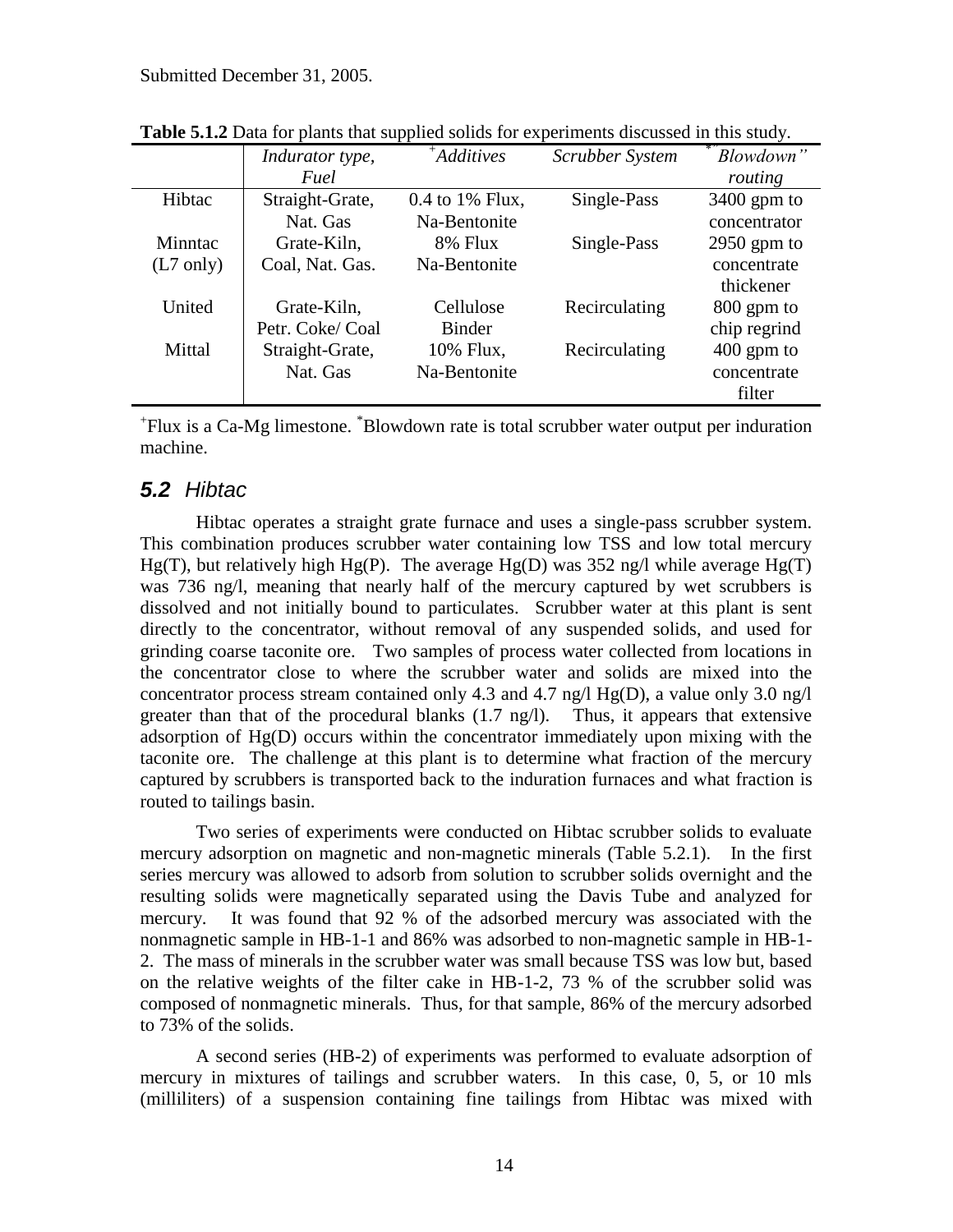approximately 240-250 mls of freshly sampled scrubber water (HB-2-1 through HB-2-3, in Table 5.2.1). An additional experiment was performed using tailings and deionized water (HB-2-Tails). The purpose of adding a small amount of tailings to the mixture was to increase the mass of non-magnetic minerals compared to magnetic fraction and observe the relative distribution of mercury following adsorption from solution.

As was the case for experiment HB-1-1, TSS was very low, and so the mass of magnetic minerals in the scrubber solids was difficult to measure with accuracy (approximately 3 mg). Nevertheless, 95 to 96% of the mercury adsorbed to the nonmagnetic samples in HB-2-1, HB-2-2, and HB-2-3. The percentage of mercury on nonmagnetic minerals in these experiments was nearly the same with or without addition of tailings, indicating that addition of small amounts of tailings had little effect on mercury distribution among magnetic and non-magnetic fractions.

Because mass of mercury and mass of solids was measured in each of the experiments, Hg(P) concentrations could be computed for the magnetic and nonmagnetic fractions and compared to concentrations in bulk samples collected at the same time. Figure 5.2.1 shows Hg(P) for samples collected at the same time that experiments HB-1- 1 and HB-1-2 were conducted. In this case three samples were collected and filtered immediately when these experiments were conducted. The bulk solids had an average of 3350 ng/g mercury. A fourth sample of scrubber water was collected at the same time but filtered when the magnetic separations was performed. As expected, the concentration for this bulk solid increased (to 4950 ng/g) due to adsorption of dissolved mercury onto the solids. Non-magnetic samples from the experiments had even higher mercury than this, or approximately 6000 ng/g, while magnetic samples had less, or only about 2500 ng/g.

A similar comparison for mercury concentration in bulk solids, and magnetic and non-magnetic fractions from the HB-2 series of experiments is shown in Figure 5.2.2. As was the case for the first series of experiments, Hg(P) for magnetic minerals was far less than for non-magnetic minerals. This again indicates mercury in scrubber waters preferentially adsorbs to non-magnetic minerals both in scrubber waters and scrubber water/tailings mixtures.

These results imply that scrubber solids at Hibtac are mostly non-magnetic and that mercury is attracted more to non-magnetic minerals (hematite, silicates) than to magnetic minerals (magnetite, maghemite). This has important consequences for mercury cycling at Hibtac's processing plant. The data indicate that very little of the captured mercury is returned to the induration furnaces at this plant. This is because scrubber waters at Hibtac are sent to the concentrator where non-magnetic minerals containing the absorbed mercury are rejected by the magnetic separators. Approximately 90% or more of the captured mercury at this plant is routed to the tailings basin. Future efforts at this plant to oxidize and capture a larger percentage of the mercury from process gases should result in a corresponding decrease in mercury emissions because most of the captured mercury is already routed to tailings basins.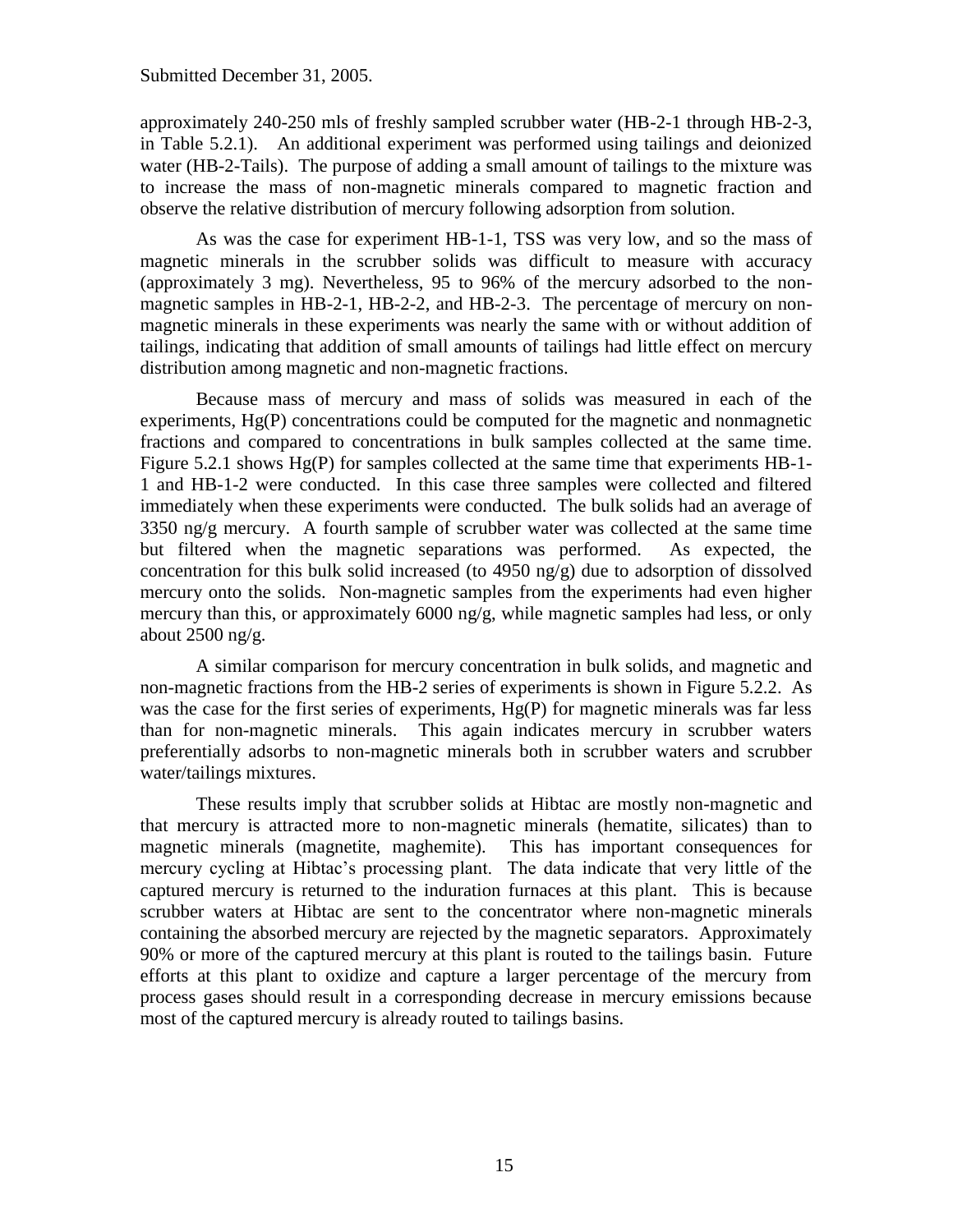**Table 5.2.1:** Total mass and mercury distribution among magnetic and non-magnetic minerals for scrubber water-tailings mixtures at Hibtac. Bracketed numbers represent the actual masses of reactants and mercury on the filters following Davis Tube separation. Total water volume in each case was 250 mls. Unbracketed numbers represent the percentages of the total mass or of total mercury for the magnetic and non-magnetic fractions, respectively.

|          | Reactants       |                   |                    | $Hg$ in           | $Hg$ in            |
|----------|-----------------|-------------------|--------------------|-------------------|--------------------|
|          |                 | Magnetic          | Nonmag.            | Magnetic          | Nonmag.            |
|          |                 | Solids            | Solids             | Fraction          | Fraction           |
| $HB-1-1$ | Scrubber Water  |                   |                    | 8                 | 92                 |
|          |                 | $(2 \text{ mg})$  | $(24 \text{ mg})$  | $(12 \text{ ng})$ | $(152 \text{ ng})$ |
| $HB-1-2$ | Scrubber Water  | 27                | 73                 | 14                | 86                 |
|          |                 | $(8 \text{ mg})$  | $(22 \text{ mg})$  | $(20 \text{ ng})$ | $(128 \text{ ng})$ |
| $HB-2-1$ | Scrubber Water  |                   |                    | 4                 | 96                 |
|          | $+0\%$ Tailings | $(3 \text{ mg})$  | $(24 \text{ mg})$  | $(8 \text{ ng})$  | $(174 \text{ ng})$ |
| $HB-2-2$ | Scrubber Water  | 8                 | 92                 | 4                 | 96                 |
|          | $+2\%$ Tailings | $(11 \text{ mg})$ | $(116 \text{ mg})$ | $(8 \text{ ng})$  | $(221 \text{ ng})$ |
| $HB-2-3$ | Scrubber Water  | 9                 | 91                 | 5                 | 95                 |
|          | $+4\%$ Tailings | $(18 \text{ mg})$ | $(173 \text{ mg})$ | $(10 \text{ ng})$ | $(175 \text{ ng})$ |
| $HB-2-$  | Tailings $+$    | 10                | 90                 |                   |                    |
| tails    | DI Water        | $(14 \text{ mg})$ | $(130 \text{ mg})$ | $(\langle$ 1 ng ) | $(7 \text{ ng})$   |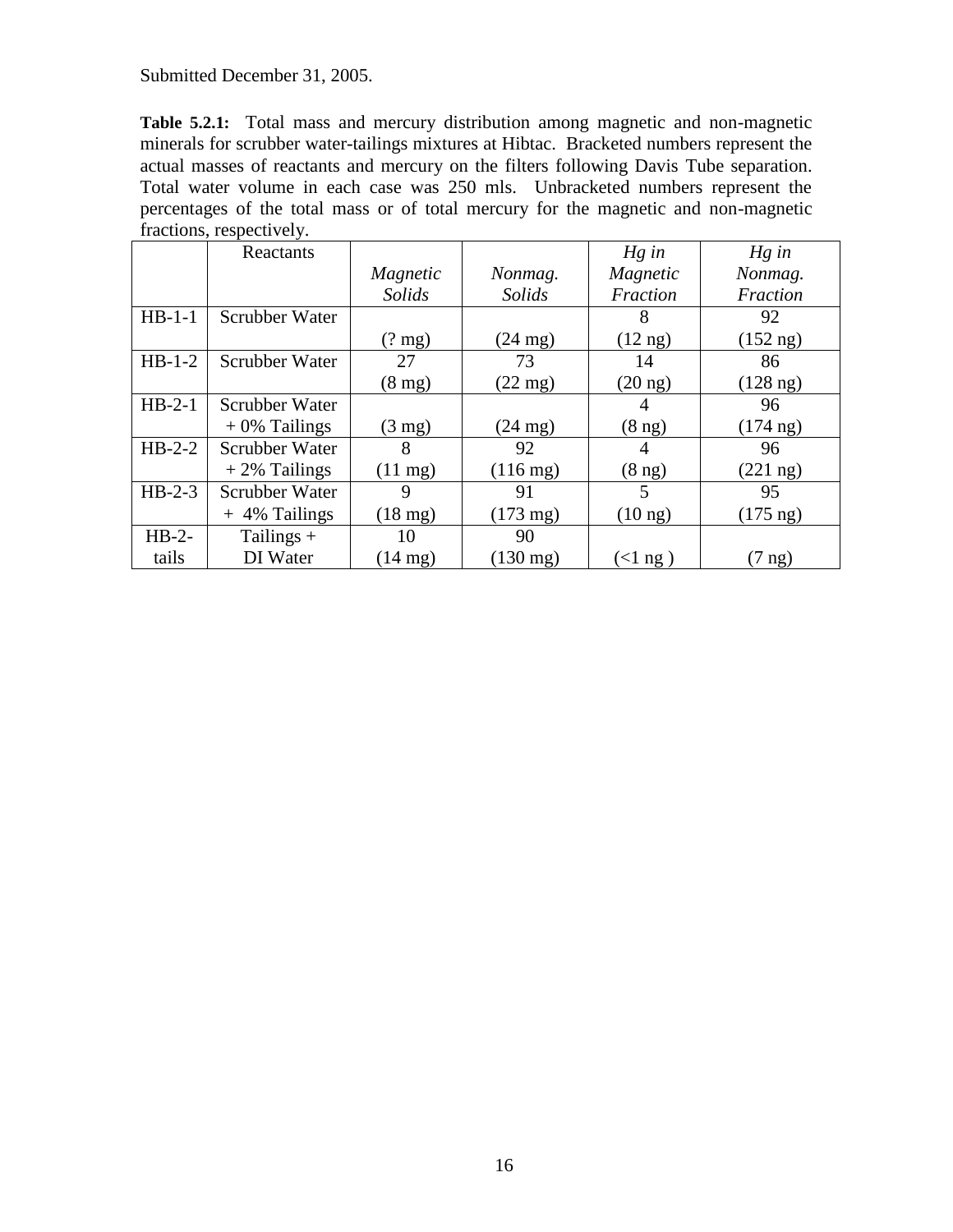

**Figure 5.2.1** Hg(P) for solids from Hibtac in scrubber waters and in experiments involving scrubber waters. Bulk solids (hatched pattern) are composed of mixtures of magnetic (black pattern) and non-magnetic (white pattern) minerals, each of which have different mercury concentrations. Hg(P) for the bulk solid increased to close to 5000 ng/g, however, most of this mercury was adsorbed to non-magnetic minerals.



**Figure 5.2.2** Hg(P) for solids from Hibtac in scrubber waters and in experiments involving mixtures of scrubber waters and fine tailings. Hg(P) for the nonmagnetic fraction was always greater than for the magnetic fraction, but the concentration in both decreased due to dilution effect from addition of tailings. Patterns are the same as described in Figure 5.2.1.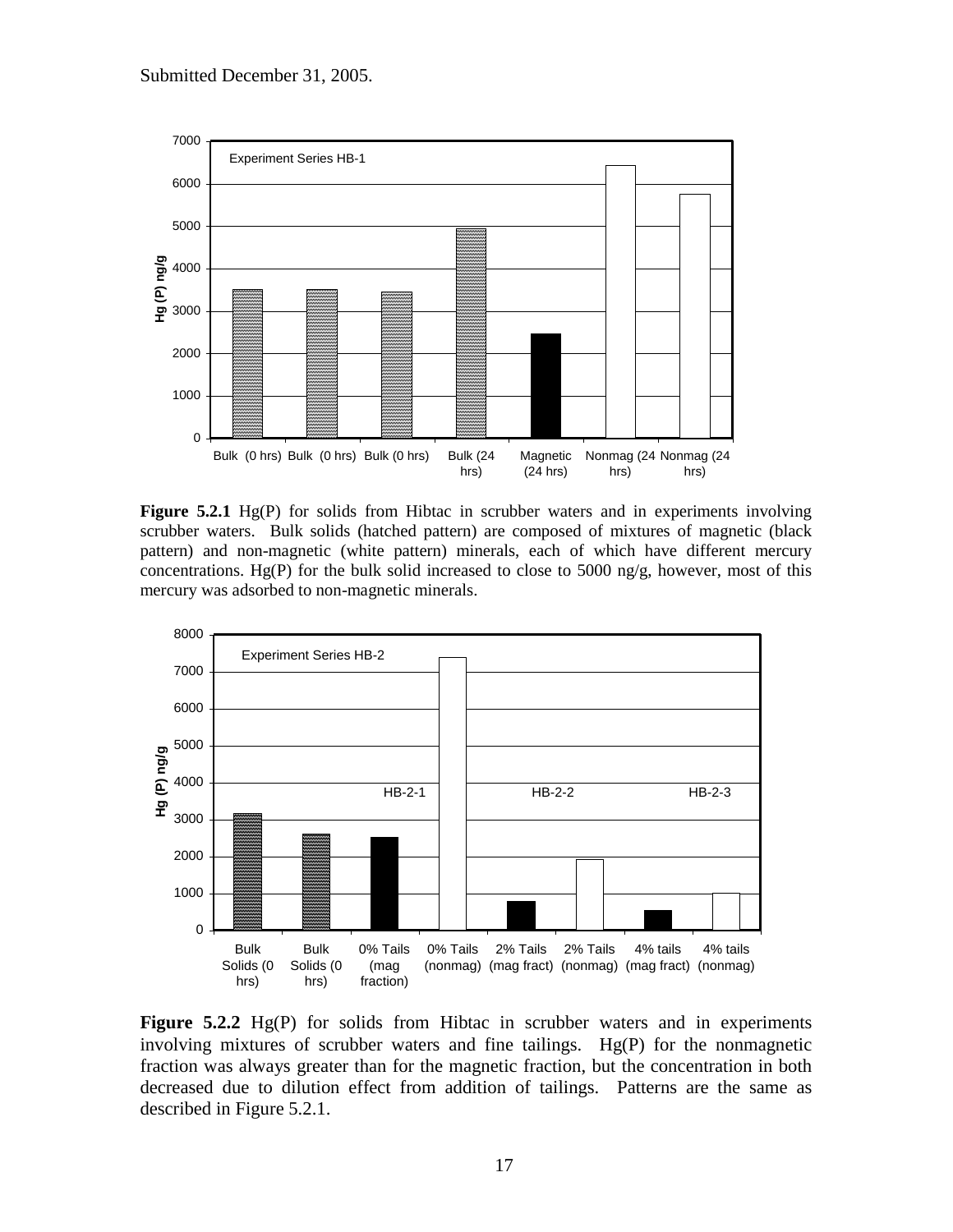#### <span id="page-17-0"></span>*5.3 Minntac Line 7*

Minntac sends their scrubber solids to a thickener where they are mixed with grate spill material that has passed through a grinding mill. Most of the scrubber water overflows the scrubber thickener. Sample analyses indicate that most of the mercury that was in the scrubber water adsorbs to the solids that exit through the scrubber-thickener underflow. These scrubber-thickener underflow solids eventually mix with the concentrate that is used to make greenballs. This means that most of the mercury captured in the scrubbers is recycled back to the greenballs. Thus, the percentage of captured mercury that is currently sent to the tailings basin at this plant appears to be small. Nevertheless, if mercury at this plant also adsorbs preferentially to the nonmagnetic fraction as at Hibtac, then this plant could immediately cut stack emissions by sending their scrubber solids back to the concentrator rather than mixing them with the concentrate.

Experiments at this plant were conducted during three separate visits as shown in Table 5.3.1. For MN-1-1, MN-2-1, MN-2-2, and MN-3-4, scrubber water was reacted with suspended solids overnight prior to performing a Davis-Tube separation. Unlike Hibtac, scrubber solids at Minntac were predominantly magnetic. Approximately 75 to 94% of the scrubber solids in these experiments were magnetic. As was the case at Hibtac, however, the mercury appeared to adsorb preferentially to non-magnetic minerals suspended in the scrubber water. In fact, 90 to 94% of the mercury was associated with the non-magnetic minerals, even though the mass of non-magnetic minerals was small compared to the mass of magnetic minerals.

Results from experiments involving scrubber waters and tailings mixtures at Minntac were conducted using approximately 50 mls of tailings slurry and 200 mls of scrubber water or, in one case, deionized water. The tailings/solids mixtures resulted in addition of a large mass of magnetic minerals as well as non-magnetic minerals, such that the relative mass of magnetic and non magnetic fractions was approximately the same for all of the experiments. In all of the experiments with tailings, 96 to 98 % of the mercury was found on the non-magnetic solids.

Figures 5.3.1 and 5.3.2 show the relative concentrations for mercury on the magnetic and nonmagnetic fractions as compared to that of the bulk solids collected at the same time as the experiments were begun. Results from MN-1-1 are shown in Figure 5.3.1 where the scrubber water had initial  $Hg(P)$  concentration close to 2000 ng/g. The results indicate that the non-magnetic fraction had a mercury concentration approaching 10,000 ng/g, while the magnetic fraction had a relatively low concentration of approximately 220 ng/g.

A similar comparison for experiments MN-2-1 and MN-2-2 is shown in Figure 5.3.2. The scrubber water solids in the these experiments had an average Hg(P) of 3000 ng/g. Results reveal that the non-magnetic fraction had between 40,000 and 50,000 ng/g mercury, while the magnetic fraction only averaged 210 ng/g mercury. Results for MN-3-4 (not shown in a figure) were similar to this.

 In the experiments with tailings (Series MN-3 experiments in Table 5.3.1), the mercury concentrations in magnetic and non-magnetic fractions were dominated by their respective concentrations in the primary tailings (Figure 5.3.3). Interestingly, the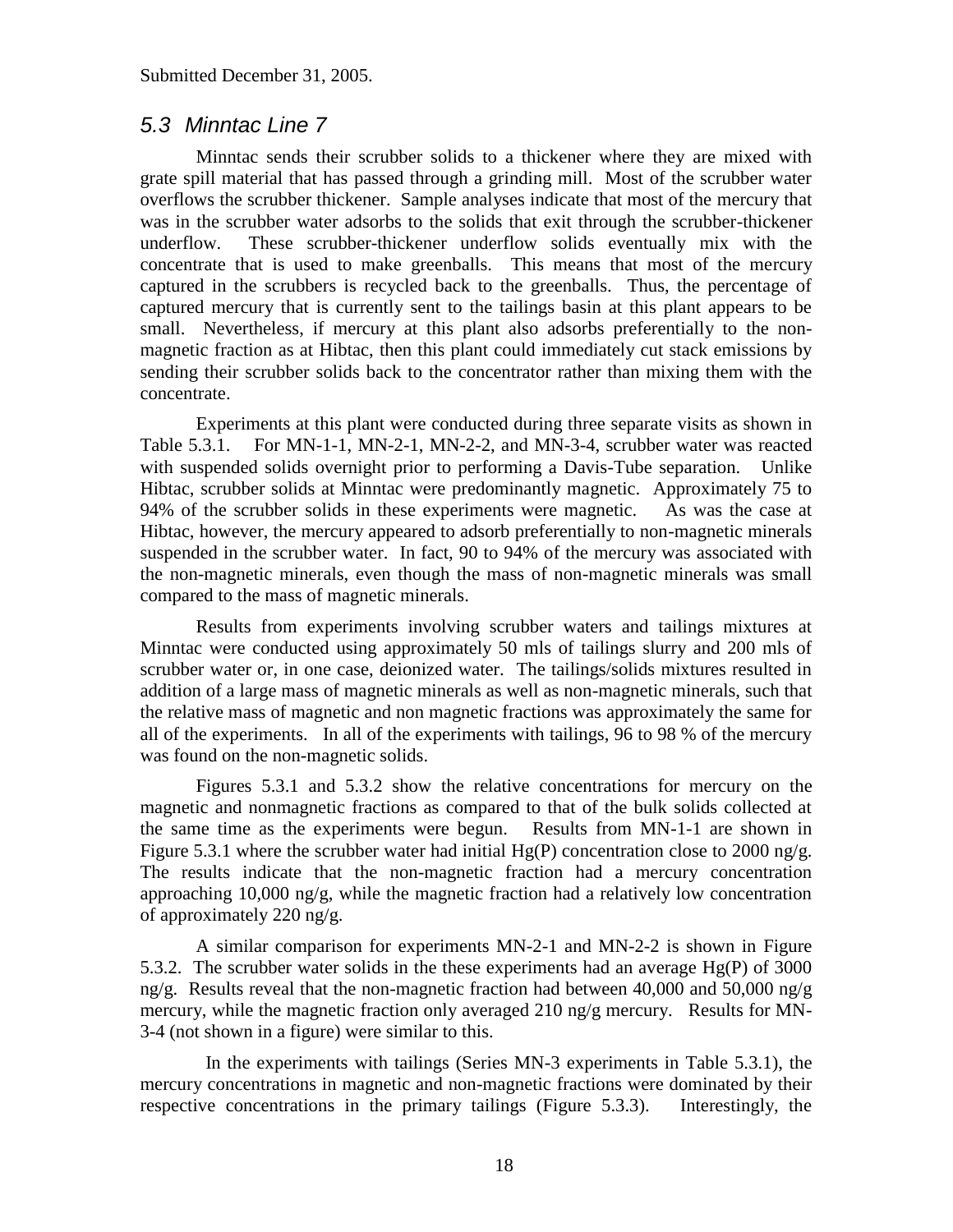mercury concentration in the magnetic fraction in all three experiments was essentially identical to that of the starting tailings, while that in the non-magnetic fraction was uniformly elevated, owing to sequestration of most of the mercury from the scrubber water.

The results of these experiments imply that Minntac could potentially cut mercury emissions by sending their scrubber solids back to the concentrator grinding mills rather than mixing them with concentrate and sending them to the agglomerator. Recycled mercury to Line 7 would be decreased by 90 to 94% if scrubber water solids were routed to the concentrator. In addition, the magnetic fraction of these solids, or approximately 75 to 94% of the suspended solids for this line, would be recovered in the concentration process.

**Table 5.3.1** Mass and mercury distribution among magnetic and non-magnetic minerals for scrubber water-tailings mixtures at Minntac. Bracketed numbers represent the actual masses of reactants and mercury on the filters following Davis Tube separations. Total water volume in each case was 250 mls. Unbracketed numbers represent the percentages of the total mass or of total mercury for the magnetic and non-magnetic fractions, respectively.

|            | Reactants             |                   |                   | $Hg$ in           | $Hg$ in            |
|------------|-----------------------|-------------------|-------------------|-------------------|--------------------|
|            |                       | Magnetic          | Nonmag.           | Magnetic          | Nonmag.            |
|            |                       | Solids            | Solids            | Fraction          | Fraction           |
| $MN-1-1$   | Scrubber Water        | 74                | 26                | 6                 | 94                 |
|            |                       | $(56 \text{ mg})$ | $(20 \text{ mg})$ | $(12 \text{ ng})$ | $(181 \text{ ng})$ |
| $MN-2-1$   | Scrubber Water        | 94                | 6                 |                   | 93                 |
|            |                       | $(94 \text{ mg})$ | $(7 \text{ mg})$  | $(19 \text{ ng})$ | $(262 \text{ ng})$ |
| $MN-2-2$   | <b>Scrubber Water</b> | 94                | 6                 | 6                 | 94                 |
|            |                       | $(80 \text{ mg})$ | $(5 \text{ mg})$  | $(17 \text{ ng})$ | $(283$ ng)         |
| MN-3-Tails | <b>Tailings</b>       | 5                 | 95                |                   | 96                 |
|            | $+DI$ water           | (1.364 g)         | (26.74 g)         | $(32 \text{ ng})$ | $(789 \text{ ng})$ |
| $MN-3-1$   | Tailings +            |                   | 96                | 2                 | 98                 |
|            | Scrubber Water        | (0.919 g)         | (19.84 g)         | $(20 \text{ ng})$ | $(879 \text{ ng})$ |
| $MN-3-2$   | Tailings +            | 5                 | 95                | 3                 | 97                 |
|            | Scrubber Water        | (1.079 g)         | (22.6 g)          | $(27 \text{ ng})$ | $(815 \text{ ng})$ |
| $MN-3-3$   | Tailings +            |                   | 96                | 4                 | 96                 |
|            | Scrubber Water        | (0.846 g)         | (19.3 g)          | $(22 \text{ ng})$ | $(540 \text{ ng})$ |
| $MN-3-4$   | Scrubber Water        | 90                | 10                | 10                | 90                 |
|            |                       | $(59 \text{ mg})$ | $(7 \text{ mg})$  | $(18 \text{ ng})$ | $(172 \text{ ng})$ |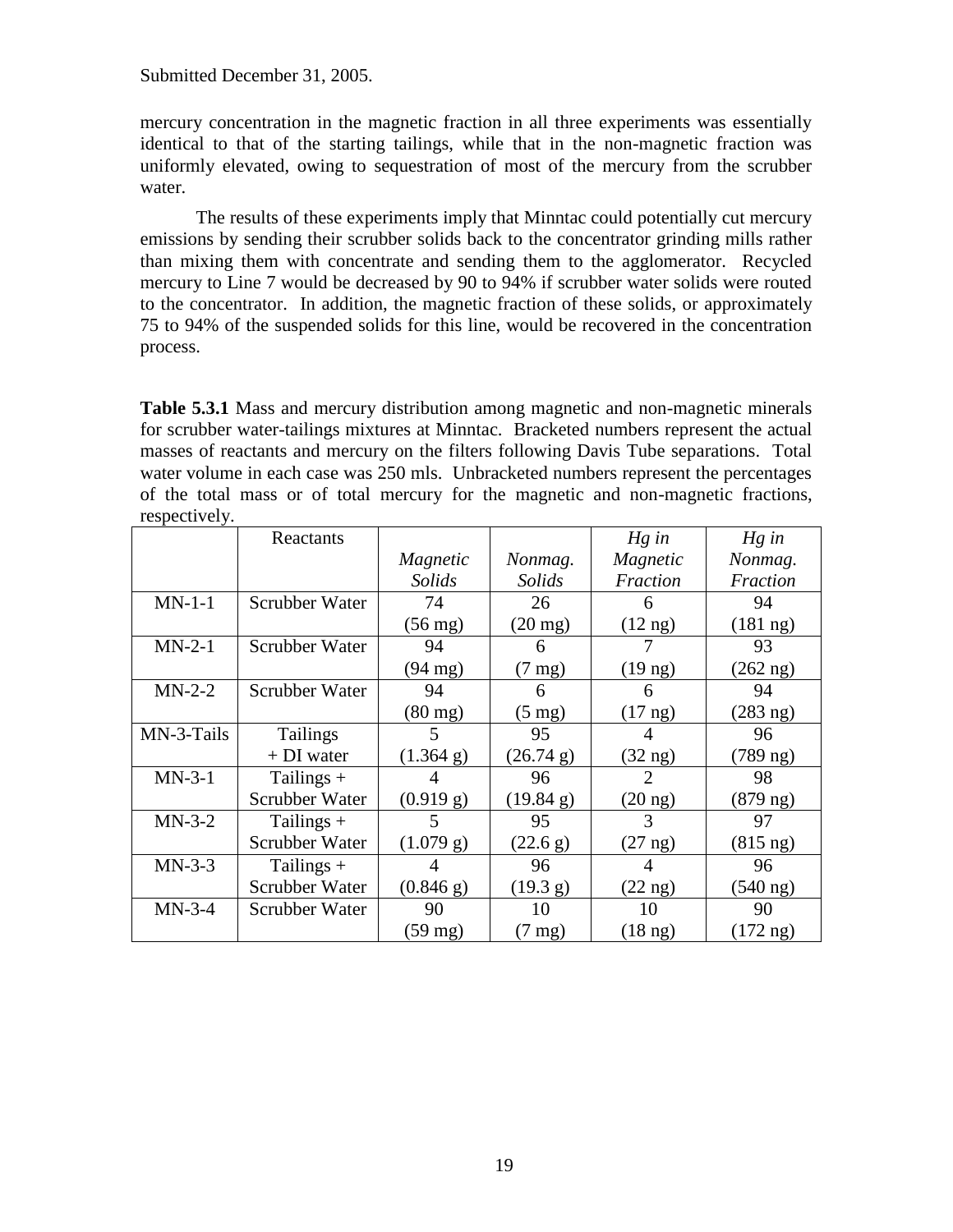

**Figure 5.3.1** Hg(P) for solids from MN-1 experiments for Minntac as described in Table 5.3.1. Bulk solids (hatched pattern) are composed of mixtures of magnetic (black pattern) and nonmagnetic (white pattern) minerals, each of which have different mercury concentrations. The nonmagnetic fraction was greatly enriched in Hg relative to the bulk solid and magnetic fraction.



Figure 5.3.2 Hg(P) for solids from MN-2 experiments in Table 5.3.1. Patterns have same meaning as in Fig. 5.3.1. The nonmagnetic fraction was once again greatly enriched in Hg relative to the bulk solid and magnetic fraction, reaching 50000 ng/g.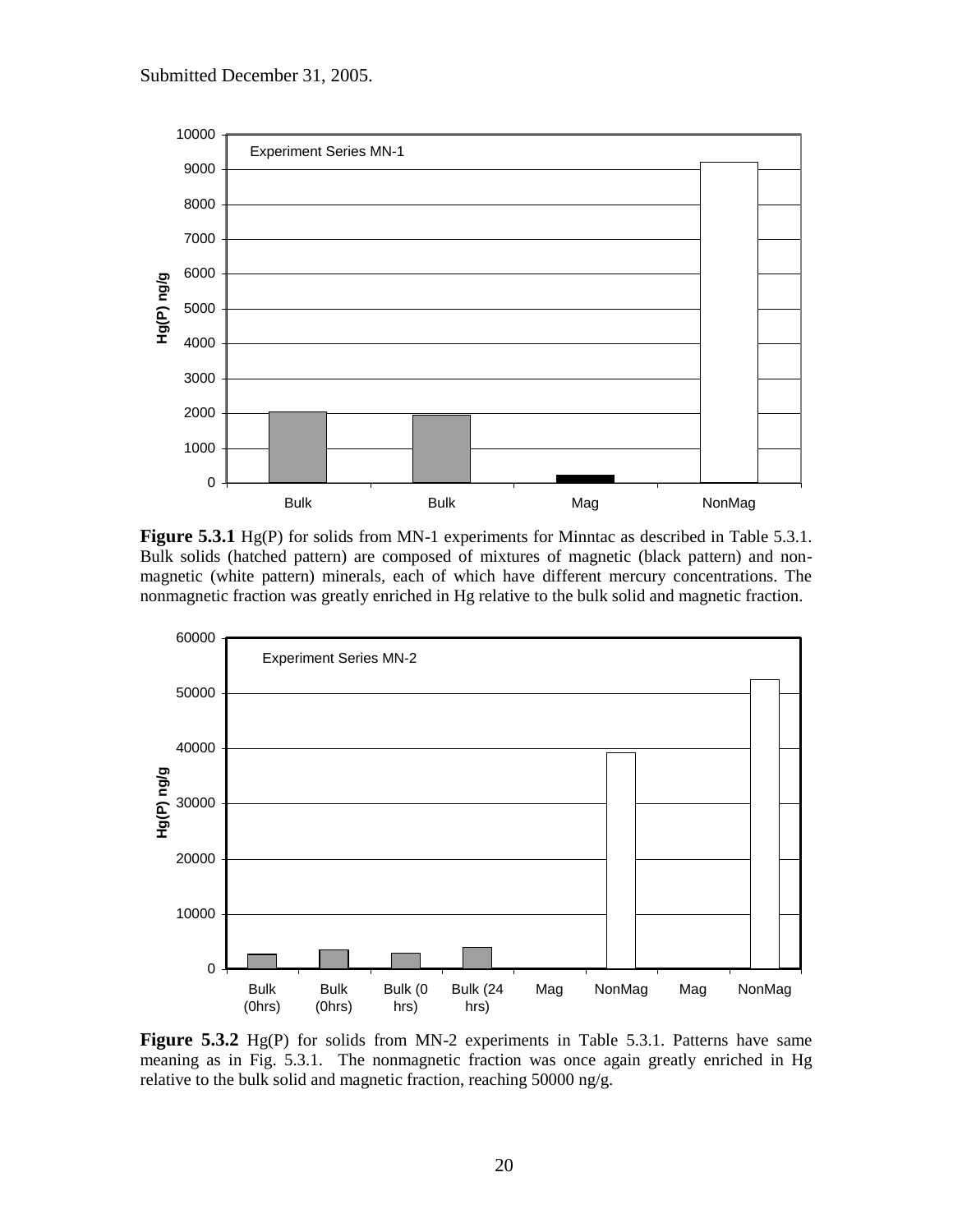

**Figure 5.3.3** Hg(P) for solids from MN-3 experiments in Table 5.3.1. Patterns have same meaning as in Fig. 5.3.1. The scale is greatly changed from previous two figures. Adding scrubber water to tailings had little impact on the mercury concentration in the magnetic fraction in the tailings, but increased significantly the mercury concentration in the non-magnetic fraction.

#### <span id="page-20-0"></span>*5.4 United Taconite*

United Taconite sends their scrubber waters and solids to a chip regrind mill where it is mixed with other solids, reground, and mixed with concentrate from the plant. Because only a very small fraction of the mercury captured at United Taconite is initially dissolved in the water, it was expected that most of the captured mercury at this plant would be recycled back to the induration furnace with the scrubber solids.

However, two samples of the water returning to the concentrator from the agglomerator were collected in one of our visits to the taconite plant. These samples contained lower Hg(D) (= 12 ng/l), Hg(P) (= 117 ng/g), TSS (=0.497 wt%) and Hg(T) (= 589 ng/l) than scrubber water samples, but the concentrations were much higher than expected for a stream containing overflow from a concentrate thickener. It appears that, at least on the day this site was sampled, significant mercury was being sent from the pellet plant back to the concentrator. This stream will be studied in greater detail in future studies. As was the case at Hibtac, the fate of the mercury sent to the concentrator depends on how the element partitions between magnetic and non-magnetic minerals.

Experiments at this plant were conducted during three separate visits as shown in Table 5.4.1. For UN-1-1, UN-2-1, UN-2-2, and UN-3-4, scrubber water was reacted with suspended solids overnight prior to performing a Davis Tube magnetic separation of the solids. The average magnetic and non-magnetic fractions were nearly equal but significant variation was observed: the magnetic fraction ranged from as low as 42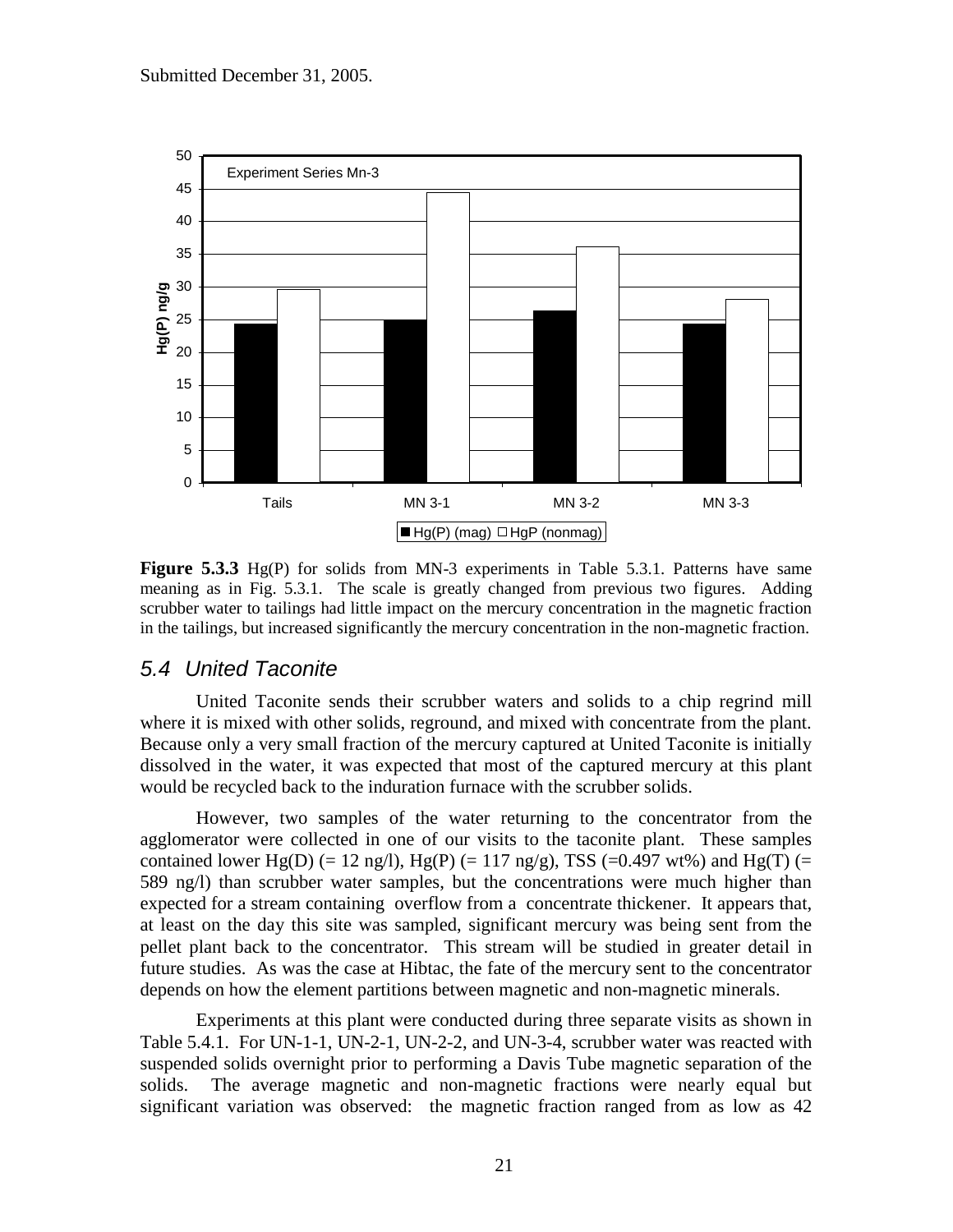percent of the total mass up to 68 percent. The tendency for mercury to adsorb to nonmagnetic minerals was not as strong as was observed at Minntac. Only 76 to 88% of the mercury partitioned onto the non-magnetic minerals in scrubber water at U-Tac while 90 to 94 % of the mercury partitioned into the non-magnetic fraction at Minntac, despite the fact that the scrubber solids from Minntac had a lower non-magnetic fraction than those from U-Tac.

Results from experiments involving scrubber waters and tailings mixtures at United Taconite were conducted by mixing approximately 50 mls of tailings slurry, and 200 ml of freshly collected scrubber water. While magnetic minerals were present in the tailings, the mixture had a net increase in the non-magnetic fraction up to 86 to 87% of the total solids. In the experiments with tailings, 86 to 90 % of the mercury was found on the non-magnetic fraction. Tailings with no addition of scrubber water had 94% of the mercury on the non-magnetic fraction while scrubber water with no addition of tailings for the experiments had only 76 % of the mercury on the non-magnetic fraction.

Figures 5.4.1 and 5.4.2 show the relative concentrations for mercury on the magnetic and nonmagnetic fractions as compared to that of the bulk solids collected at the same time the experiments were performed. Results from test UN-1-1 are shown in Figure 5.4.1. The scrubber water in this test had an initial  $Hg(P)$  of approximately 800 ng/g. The Hg(P) of the magnetic fraction was about 300 ng/g and the Hg(P) for the nonmagnetic fraction was more than 1300 ng/g. Experiments UN-2-1 and UN-2-2 are shown (Figure 5.4.2). The solids suspended in the scrubber water for these tests initially had Hg(P) averaging 530 ng/g which is intermediate to the 130 and 710 ng/g values for Hg(P) of the magnetic and nonmagnetic fractions, respectively. For UN-3-4 (not shown in a figure), where the scrubber water had an initial  $Hg(P)$  of 460 ng/g, the magnetic fraction had only 182 ng/g mercury, while the non-magnetic fraction contained approximately 1240 ng/g mercury. Thus, as was the case for Hibtac and Minntac, mercury partitions to the non/magnetic fraction of scrubber solids.

In the experiments with tailings (Series UN-3 experiments in Table 5.4.1), the mercury concentrations in magnetic and non-magnetic fractions were dominated by their respective concentrations in the primary tailings (Figure 5.4.3), but the concentration of mercury in both the magnetic and non-magnetic fractions increased relative to tailings. This was expected because the magnetic fraction for solids suspended in the scrubber water at U-Tac had a relatively large fraction of the mercury (24%) when the experiments were performed, and the magnetite in tailings had very little mercury. The concentration of mercury in the magnetic fraction represents a mixture of mercury from the two sources of magnetite – scrubber solids magnetite and tailing magnetite.

Comparing these results with those from Minntac suggests a possible mechanism exists at United Taconite that promotes some adsorption onto the magnetic fraction in scrubber solids. One possibility is that the adsorption of mercury is related to the presence of more oxidized coatings on magnetite grains at Utac than at Minntac. Scrubber solids at U-Tac have a larger non-magnetic fraction than scrubber solids at Minntac. Because the chief non-magnetic mineral in scrubber solids is likely magnetite that has been converted to hematite, a larger non-magnetic component indicates greater oxidation of the solids. However, it is important to note that magnetite grains only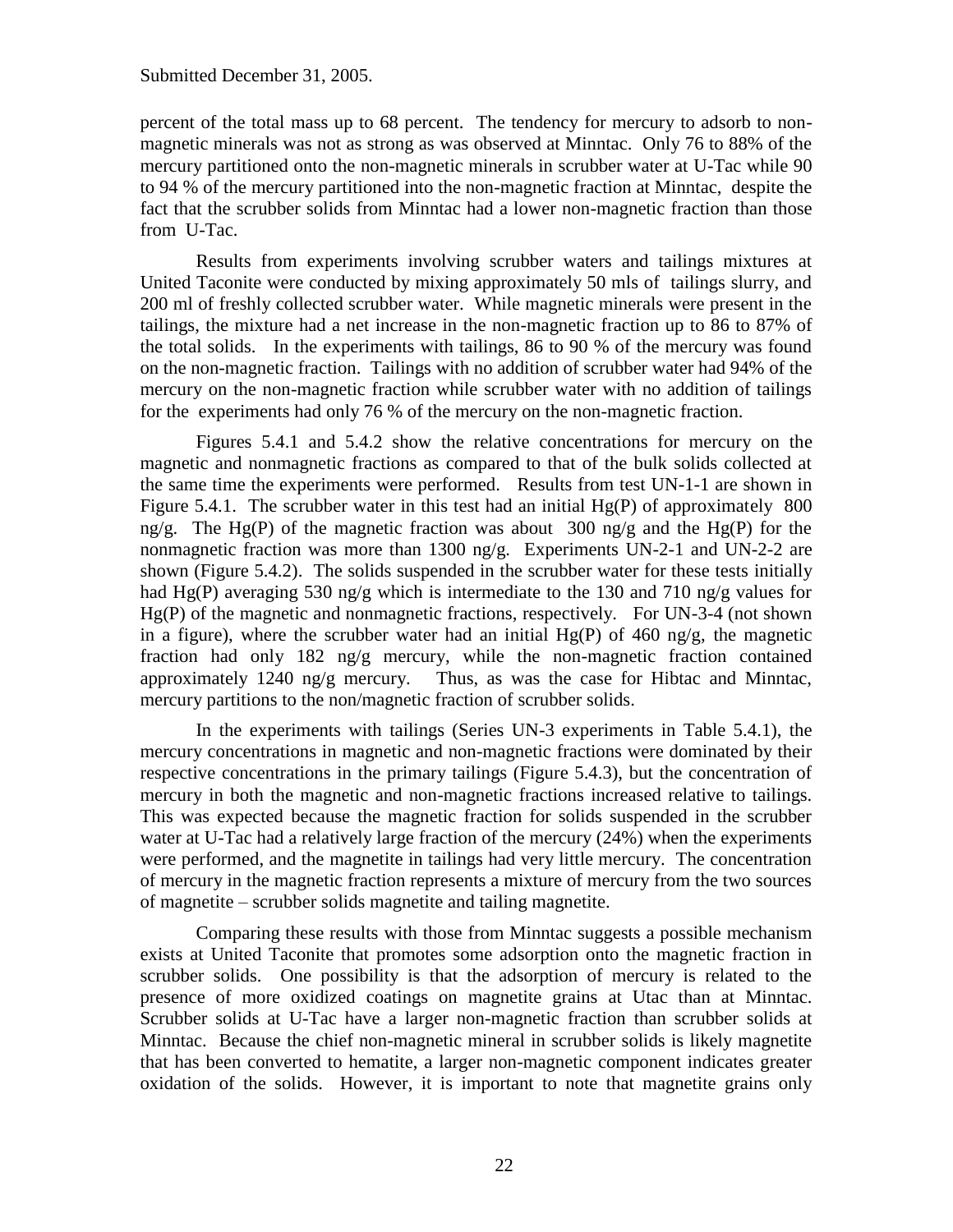partially converted to hematite will be sufficiently magnetic to partition into the magnetic fraction of solids separated with a Davis Tube.

Another possibility is adsorption of the mercury to silicate gangue minerals associated with the magnetic minerals in the magnetic fraction. Minntac and Mittal use flotation, a process that removes additional silica from concentrate not removed by magnetic separation. United Taconite does not use flotation and, therefore, the mineral gauge concentration associated with magnetic minerals in the concentrate will be higher than at Minntac or Mittal.

Minntac and Mittal Steel also produce fluxed pellets, which introduces carbonate minerals into the agglomeration and induration processes. Fluxed pellets are manufactured by adding 8-10% limestone (dolomite and calcite) to the concentrate prior to producing greenballs for induration. These carbonate minerals potentially affect solution pH in the scrubber waters, although the pH of tailings/scrubber water mixtures in concentrators at taconite plants is typically high (8 to 9).

**Table 5.4.1** Mass and mercury distribution among magnetic and non-magnetic minerals for scrubber water-tailings mixtures at U-Tac. Bracketed numbers represent the actual masses of reactants and mercury on the filters following Davis Tube separations. Total water volume in each case was 250 mls. Unbracketed numbers represent the percentages of the total mass or of total mercury for the magnetic and non-magnetic fractions, respectively.

|            | Reactants             |                       |                    | $Hg$ in            | $Hg$ in             |
|------------|-----------------------|-----------------------|--------------------|--------------------|---------------------|
|            |                       | Magnetic              | Nonmag.            | Magnetic           | Nonmag.             |
|            |                       | Solids                | Solids             | Fraction           | Fraction            |
| $UN-1-1$   | Scrubber Water        | 51                    | 49                 | 20                 | 80                  |
|            |                       | $(826 \text{ mg})$    | $(801 \text{ mg})$ | $(257 \text{ ng})$ | $(1051 \text{ ng})$ |
| $UN-2-1$   | Scrubber Water        | 42                    | 58                 | 12                 | 88                  |
|            |                       | $(286 \,\mathrm{mg})$ | $(397 \text{ mg})$ | $(38 \text{ ng})$  | $(287 \text{ ng})$  |
| $UN-2-2$   | Scrubber Water        | 48                    | 52                 | 15                 | 85                  |
|            |                       | $(511 \text{ mg})$    | $(550 \text{ mg})$ | $(66 \text{ ng})$  | $(386 \text{ ng})$  |
| UN-3-Tails | <b>Tailings</b>       | $\overline{4}$        | 96                 | 6                  | 94                  |
|            | + DI water            | $(865 \text{ mg})$    | (19.35 g)          | $(22 \text{ ng})$  | $(323 \text{ ng})$  |
| $UN-3-1$   | Tailings $+$ Scrubber | 14                    | 86                 | 12                 | 88                  |
|            | Water                 | (1.542 g)             | $(9.15 \text{ g})$ | $(106 \text{ ng})$ | $(808 \text{ ng})$  |
| $UN-3-2$   | Tailings $+$ Scrubber | 13                    | 87                 | 10                 | 90                  |
|            | Water                 | (1.706 g)             | (11.71 g)          | $(100 \text{ ng})$ | $(876 \text{ ng})$  |
| $UN-3-3$   | Tailings $+$ Scrubber | 13                    | 87                 | 14                 | 86                  |
|            | Water                 | (2.136 g)             | (13.77 g)          | $(137 \text{ ng})$ | $(843 \text{ ng})$  |
| $UN-3-4$   | Scrubber Water        | 68                    | 32                 | 24                 | 76                  |
|            |                       | (1.305 g)             | $(624 \text{ mg})$ | $(238 \text{ ng})$ | $(772 \text{ ng})$  |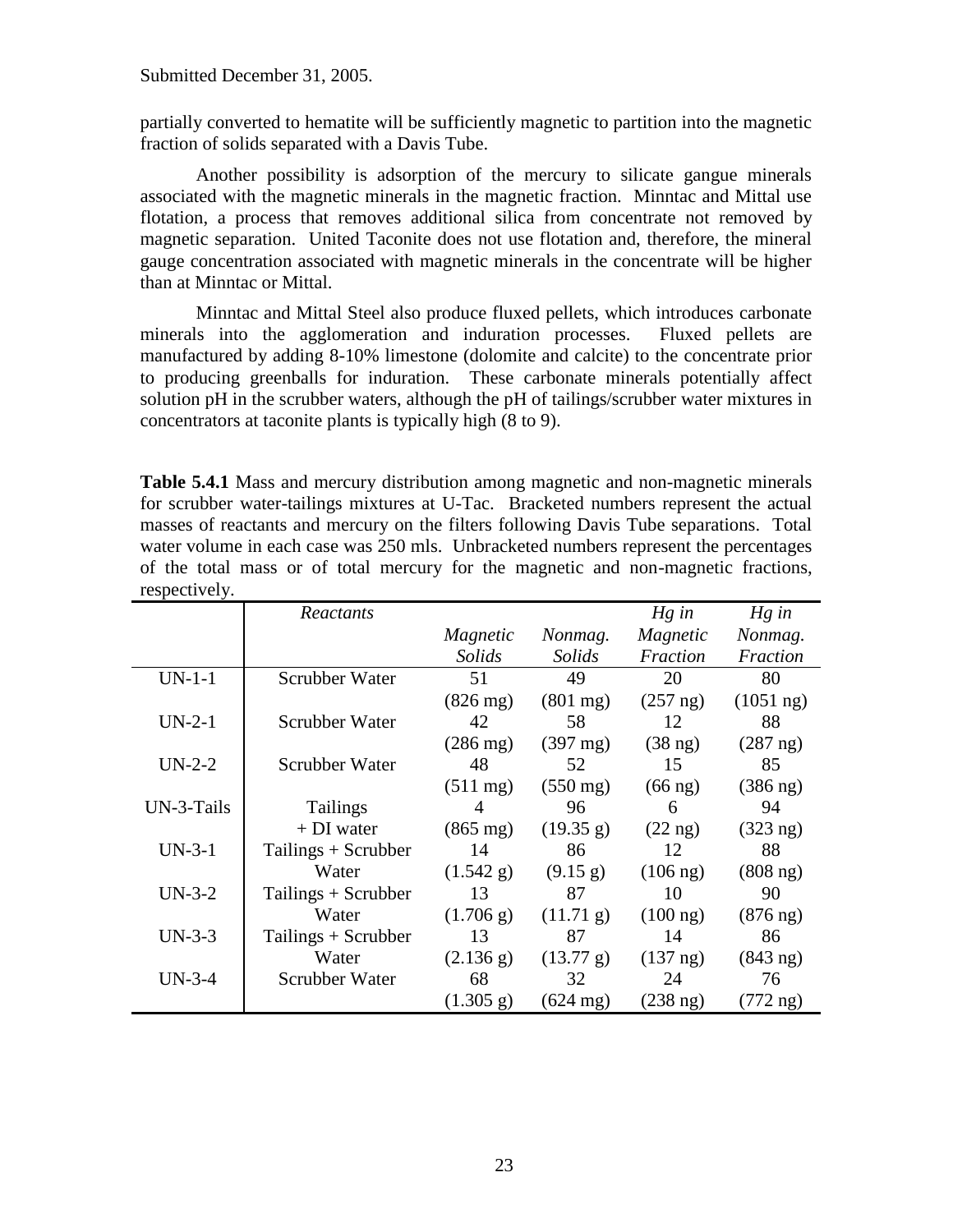

**Figure 5.4.1** Hg(P) for solids from UN-1 experiments in Table 5.4.1. Bulk solids (hatched pattern) are composed of mixtures of magnetic (black pattern) and non-magnetic (white pattern) minerals, each of which have different mercury concentrations. As was observed for Hibtac and Minntac, Hg(P) was enhanced in nonmagnetic minerals compared to the bulk solid or to magnetic minerals.



**Figure 5.4.2** Hg(P) for solids from UN-2 experiments in Table 5.4.1. Distribution is similar to that shown in Figure 5.4.1, although concentrations for bulk, magnetic, and nonmagnetic fractions are lower.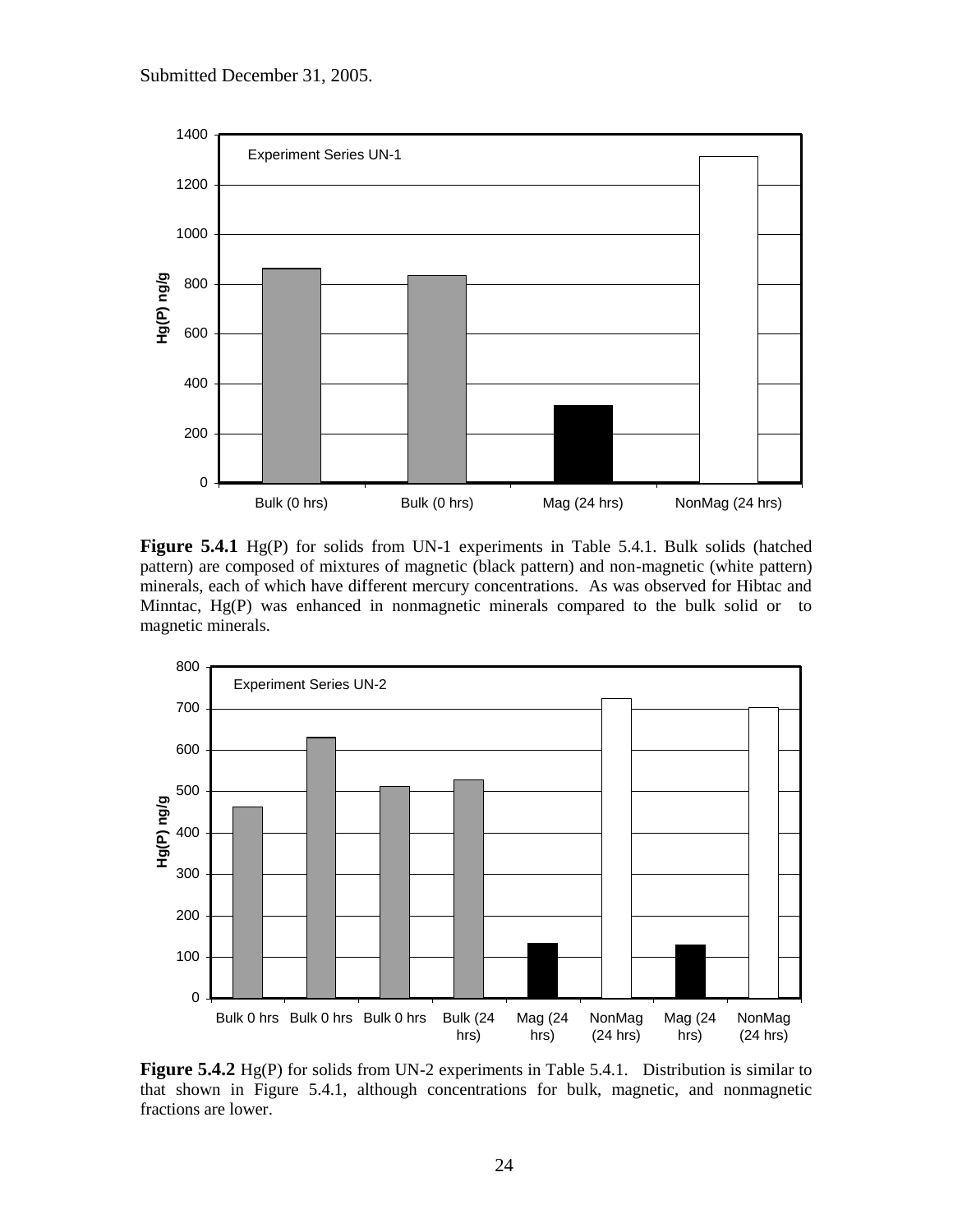

**Figure 5.4.3** Hg(P) for solids from UN-3 experiments described in Table 5.4.1. Adding scrubber waters to tailings increased the mercury concentrations in both the magnetic and nonmagnetic phase. Solid black pattern represents mercury concentration in the magnetic fraction while white pattern represents the mercury concentration in the corresponding non-magnetic fraction.

#### <span id="page-24-0"></span>*5.5 Mittal*

Mittal Steel uses a recirculating scrubber and has a relatively low blow-down rate. This means that the average residence time for mercury in the scrubber system is long compared to other systems and thus provides an opportunity for Hg capture and adsorption to occur, potentially leading to very high, but quite variable  $Hg(D)$  and  $Hg(P)$ values. This company sends their scrubber solids and waters to the concentrate filter and little mercury remains dissolved in the water following the process. Thus, most of the captured mercury at this plant also appears to recycle back to the induration furnace and probably only a small fraction is directed to the tailings basin.

Experiments at this plant were conducted during three separate visits as shown in Table 5.5.1. For ML-1-1, ML-2-1, ML-2-2, and ML-3-4, scrubber water was reacted with suspended solids overnight prior to performing a Davis Tube magnetic separation of the solids. The non-magnetic minerals dominate the scrubber solids at this plant comprising 54 to 73% of the total solids. Moreover, the experiments clearly indicated that mercury adsorbed overwhelmingly to the nonmagnetic minerals (94 to 96% of the total mercury was adsorbed to non-magnetic minerals). Thus, although this plant produces scrubber solids that are even more oxidized than scrubber solids at United Taconite, the mercury avoids adsorption to magnetic minerals in a manner similar to that found at Minntac and Hibtac. When tailings/scrubber water mixtures were used in experiments (See ML-3-1, ML-3-2, and ML-3-3), the fraction of mercury on the nonmagnetic minerals dominated that on the magnetic minerals, as well. In particular, 92 to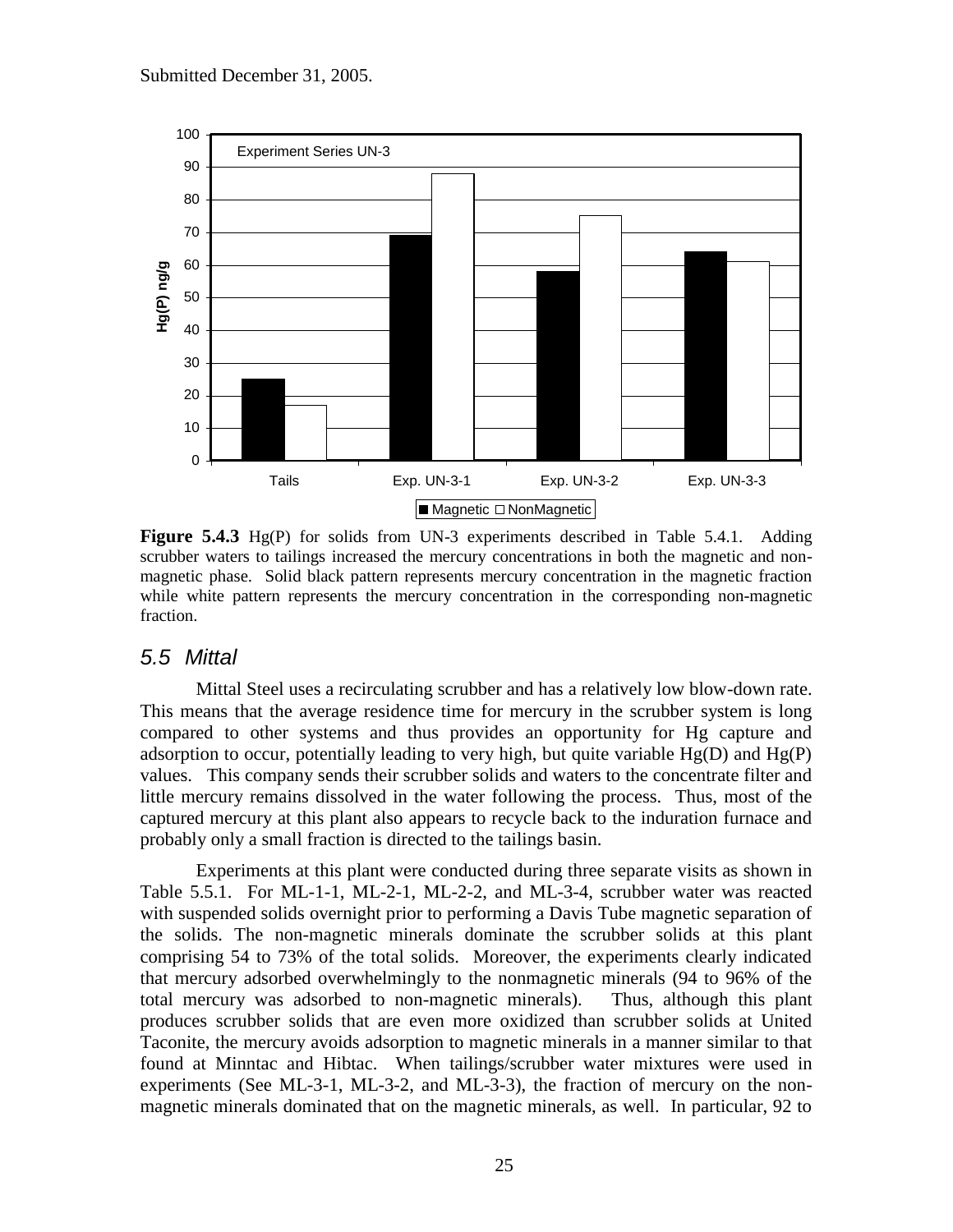96 % of the mercury was associated with the non-magnetic minerals in tailings and tailings/scrubber water mixtures.

Figures 5.5.1 and 5.5.2 provide a comparison of Hg(P) in magnetic and nonmagnetic components and bulk solids suspended in scrubber waters. For ML-1-1 (Figure 5.5.1),  $H(P)$  for the bulk scrubber water was initially close to 4000 ng/g, but Hg(P) concentrations in the magnetic and nonmagnetic fractions were only 100 and 2770 ng/g, respectively. The low values suggest either that mercury was dissolved from solids during the experiments or that the sample used in the experiments was non-representative of the scrubber water. For ML-2-1 and ML-2-2 (Figure 5.5.2), the  $Hg(P)$  of the bulk solution was 8930 ng/l and this value increased to 9200 ng/l during reaction overnight. However, mercury in the samples that underwent magnetic separation averaged only 1090 and 8780 ng/g Hg(P) for the magnetic and nonmagnetic fractions, respectively. The solids in all three of these experiments had lower mercury concentrations than the bulk solution, which suggests that mercury dissolved during the experiments. This loss of mercury did not appear to occur in experiments with scrubber solids from other companies, nor was it noticed in the scrubber solids in experiment ML-3-3 (not shown), where the bulk solid had 1975 ng/g Hg(T), the magnetic fraction contained 260 ng/g, and the non-magnetic fraction concentration was slightly greater than  $2411$  ng/g.

One possibility to account for the loss of mercury from scrubber solids is that it is the result of an equilibration process whereby solids containing very high mercury concentrations begin to release mercury into the water used in the experiments. It may not be coincidence that the two samples in our study where mercury appeared to be lost involved solids that had the highest concentrations of mercury.

Mercury concentrations for tailings experiments (ML-3 series of experiments in Table 5.5.1 and also shown in Figure 5.5.3) indicate that the mercury concentration in both the magnetic and non-magnetic fractions increased. This was expected based on the relatively low concentration for mercury in both magnetic and non-magnetic fractions of the tailings as compared to the concentrations in the respective fractions for the scrubber solids.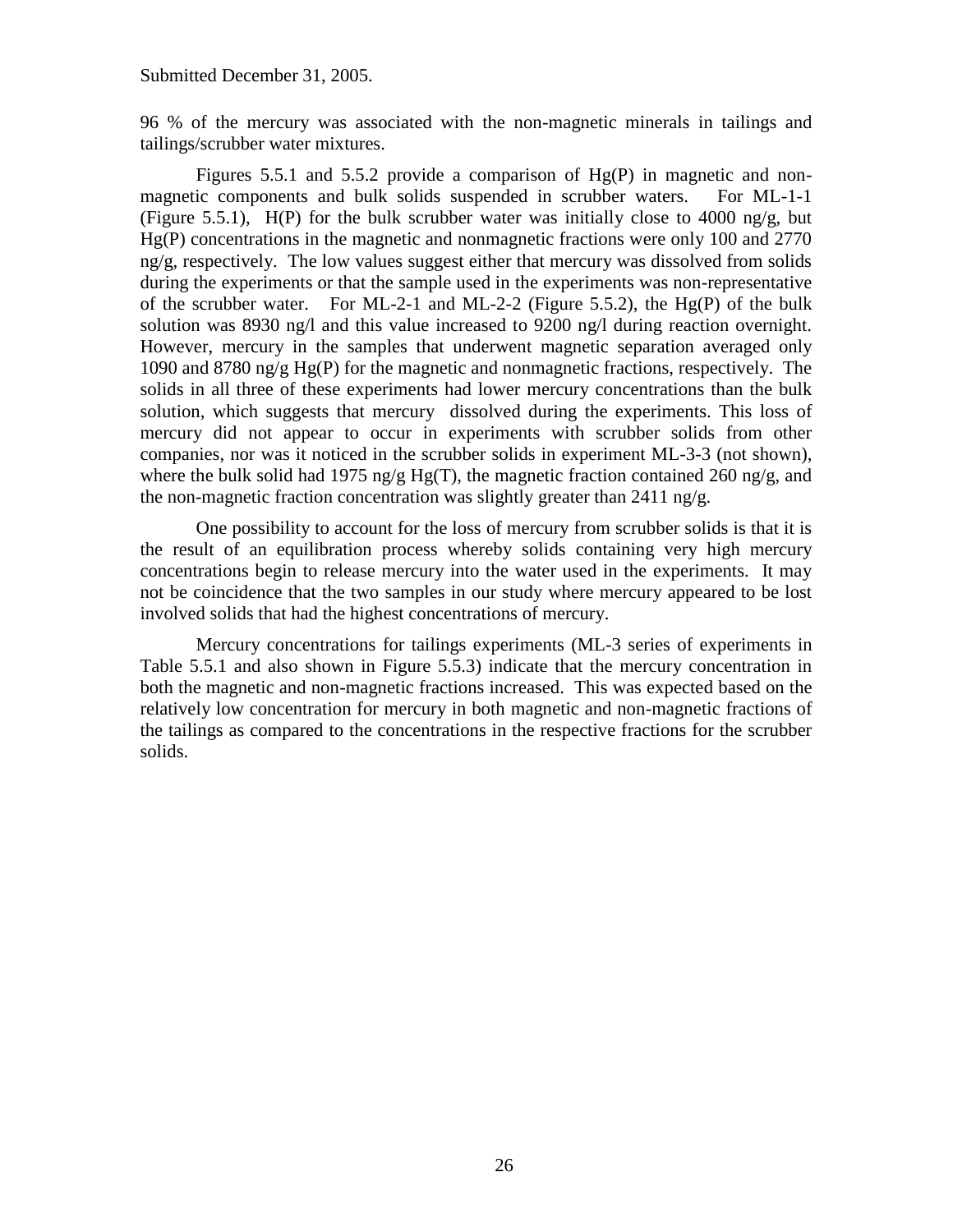**Table 5.5.1** Mass and mercury distribution among magnetic and non-magnetic minerals for scrubber water-tailings mixtures at Mittal Steel. Bracketed numbers represent the actual masses of reactants and mercury on the filters following Davis Tube separations. Total water volume in each case was 250 mls. Unbracketed numbers represent the percentages of the total mass or of total mercury for the magnetic and non-magnetic fractions, respectively.

|            | Reactants             |                    |                    | $Hg$ in           | $Hg$ in            |
|------------|-----------------------|--------------------|--------------------|-------------------|--------------------|
|            |                       | Magnetic           | Nonmag.            | Magnetic          | Nonmag.            |
|            |                       | Solids             | Solids             | Fraction          | Fraction           |
| $ML-1-1$   | Scrubber Water        | 46                 | 54                 | 3                 | 97                 |
|            |                       | $(78 \text{ mg})$  | $(91 \text{ mg})$  | $(8 \text{ ng})$  | $(252 \text{ ng})$ |
| $ML-2-1$   | Scrubber Water        | 27                 | 73                 | 5                 | 95                 |
|            |                       | $(28 \text{ mg})$  | $(73 \text{ mg})$  | $(30 \text{ ng})$ | $(636 \text{ ng})$ |
| $ML-2-2$   | Scrubber Water        | 34                 | 66                 | 6                 | 94                 |
|            |                       | $(38 \text{ mg})$  | $(76 \text{ mg})$  | $(42 \text{ ng})$ | $(671 \text{ ng})$ |
| ML-3-Tails | Tailings              | 4                  | 96                 | 6                 | 94                 |
|            | $+DI$ water           | $(404 \text{ mg})$ | (11.10 g)          | $(9 \text{ ng})$  | $(137 \text{ ng})$ |
| $ML-3-1$   | Tailings $+$ Scrubber | 5                  | 95                 | 8                 | 92                 |
|            | Water                 | $(385 \text{ mg})$ | (8.16 g)           | $(18 \text{ ng})$ | $(208 \text{ ng})$ |
| $ML-3-2$   | Tailings + Scrubber   | 5                  | 95                 |                   | 93                 |
|            | Water                 | $(343 \text{ mg})$ | (6.62 g)           | $(19 \text{ ng})$ | $(253 \text{ ng})$ |
| $ML-3-3$   | Tailings + Scrubber   | 5                  | 95                 | 4                 | 96                 |
|            | Water                 | $(522 \text{ mg})$ | (11.01 g)          | $(17 \text{ ng})$ | $(370 \text{ ng})$ |
| $ML-3-4$   | Scrubber Water        | 33                 | 67                 | 5.                | 95                 |
|            |                       | $(66 \text{ mg})$  | $(138 \text{ mg})$ | $(17 \text{ ng})$ | $(332 \text{ ng})$ |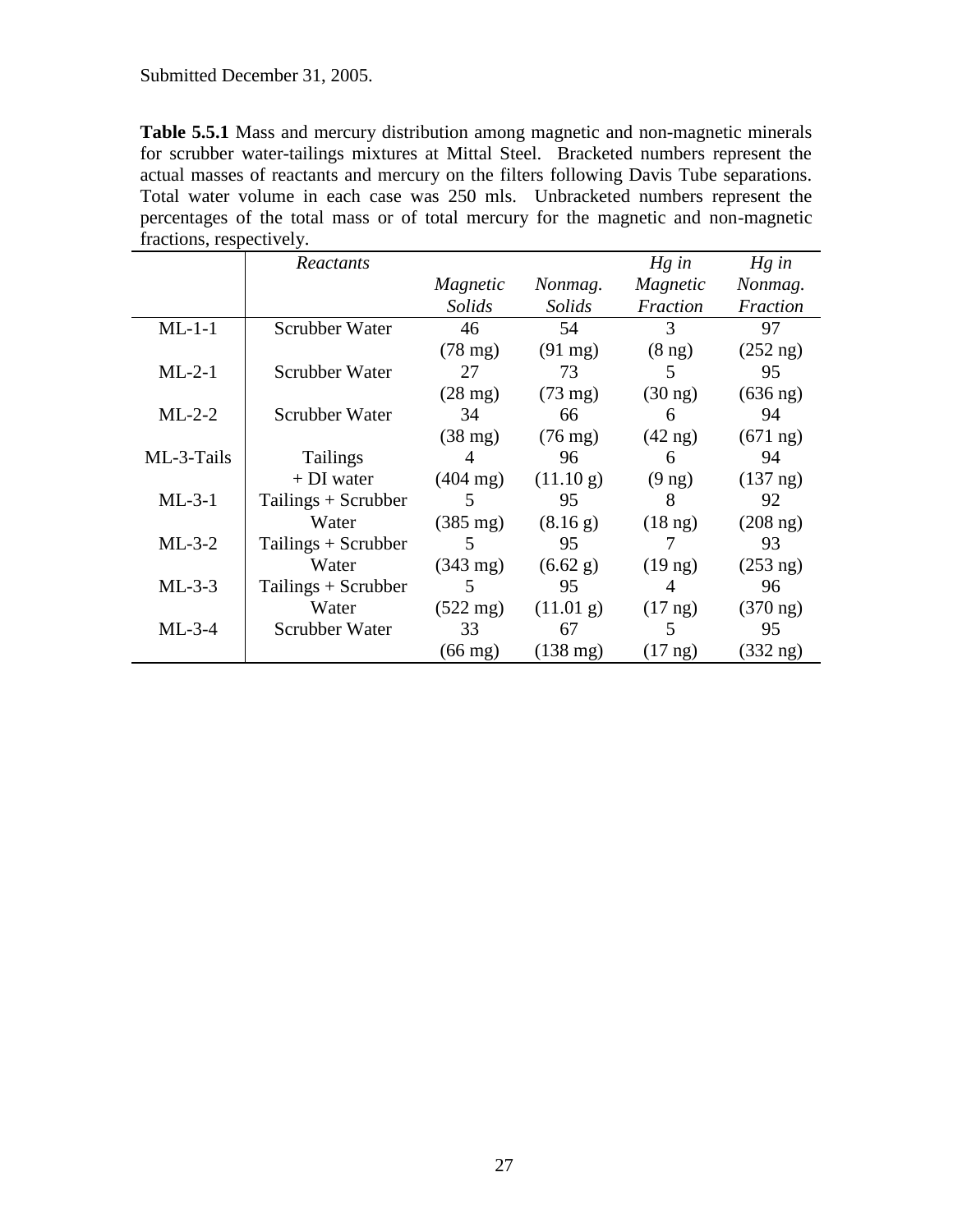

**Figure 5.5.1** Hg(P) for magnetic and nonmagnetic minerals in scrubber solids at Mittal for ML-1 experiments described in Table 5.5.1. Patterns are same as in previous figures. Both non-magnetic and magnetic phases had low Hg(P) compared to bulk solids suggesting some redissolution of adsorbed Hg.



**Figure 5.5.2** Hg(P) magnetic and nonmagnetic minerals in scrubber solids at Mittal Steel for ML-2 experiments in Table 5.5.1.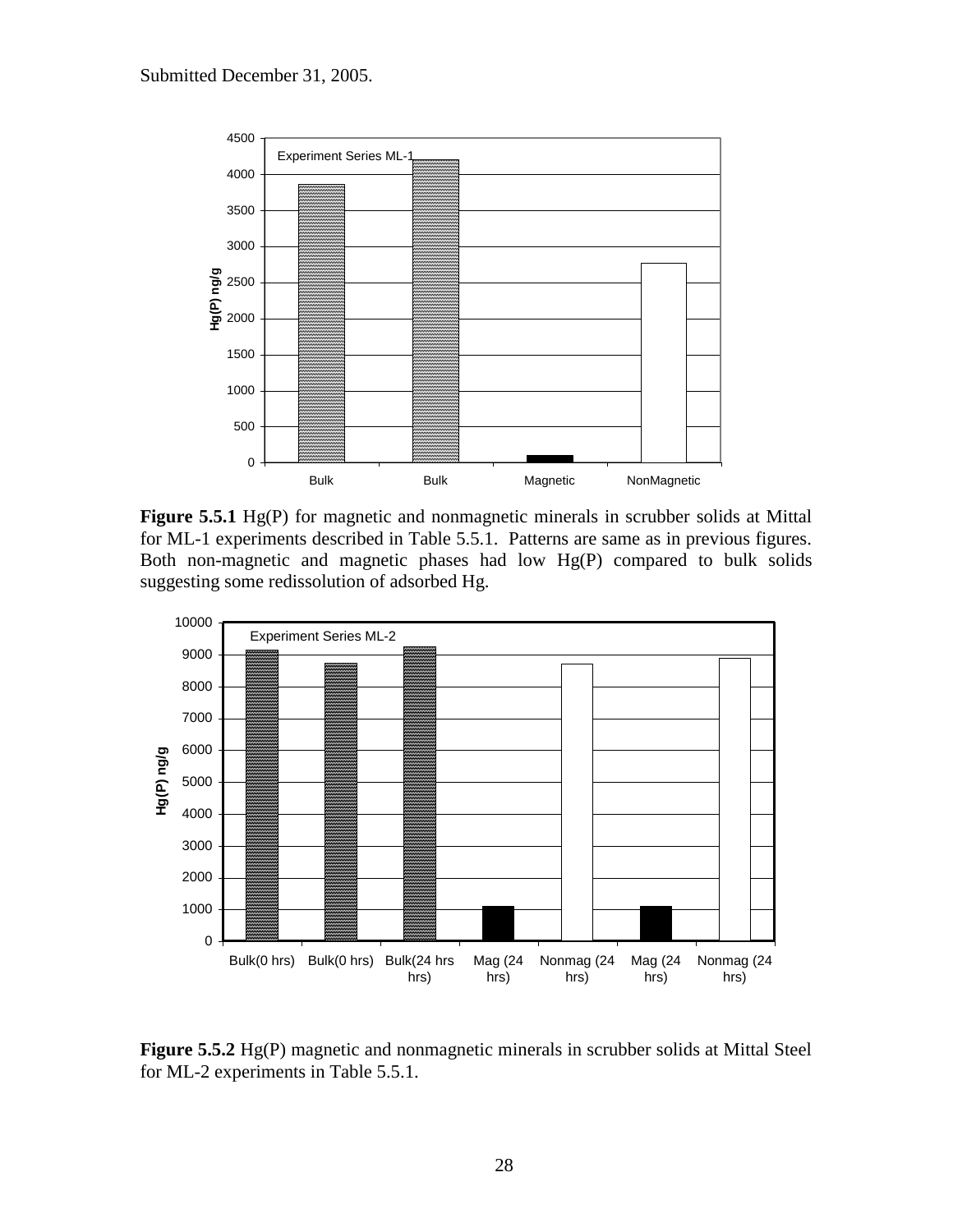

**Figure 5.5.3** Hg(P) following addition of scrubber water to tailings at Mittal Steel. The concentration of mercury increased for both magnetic and non-magnetic fractions, however, the total concentration for either fraction remained relatively low.

# **6 Conclusions**

<span id="page-28-0"></span>Wholesale recycling of scrubber-solids back to the induration furnace results in recovery of iron-oxide units from the dust, but also results in recycling and release of a large fraction of the captured mercury. One alternative to this practice would be to route all of the scrubber solids to tailings basins or similar disposal sites, but this practice would result in loss of previously processed product. Another alternative involves sending scrubber solids back to the concentrator to permit retrieval of the magnetic components of the scrubber solids while disposing of the non-magnetic components to tailings basins. Projected mercury rejection and iron recovery efficiencies for this process is plant specific (Table 6.1) and depends on the mineralogy and chemistry of scrubber waters and suspended solids:

(1) Magnetic separation of scrubber solids in the concentrator is already practiced at Hibtac. Results from this study suggest this company is eliminating approximately 90- 95% of the captured mercury from its process lines. If a means can be found to increase oxidation and capture of mercury from process gases during induration, this company appears to be well poised to reject the additional mercury without further change to its mineral processing lines.

(2) Magnetic separation of scrubber solids would have the greatest impact on decreasing mercury emissions at Minntac. This company has a single pass scrubber that captures dust with a high magnetic content, and with very high levels of mercury in the small non-magnetic fraction. 90 to 94% of the recycled mercury would be rejected if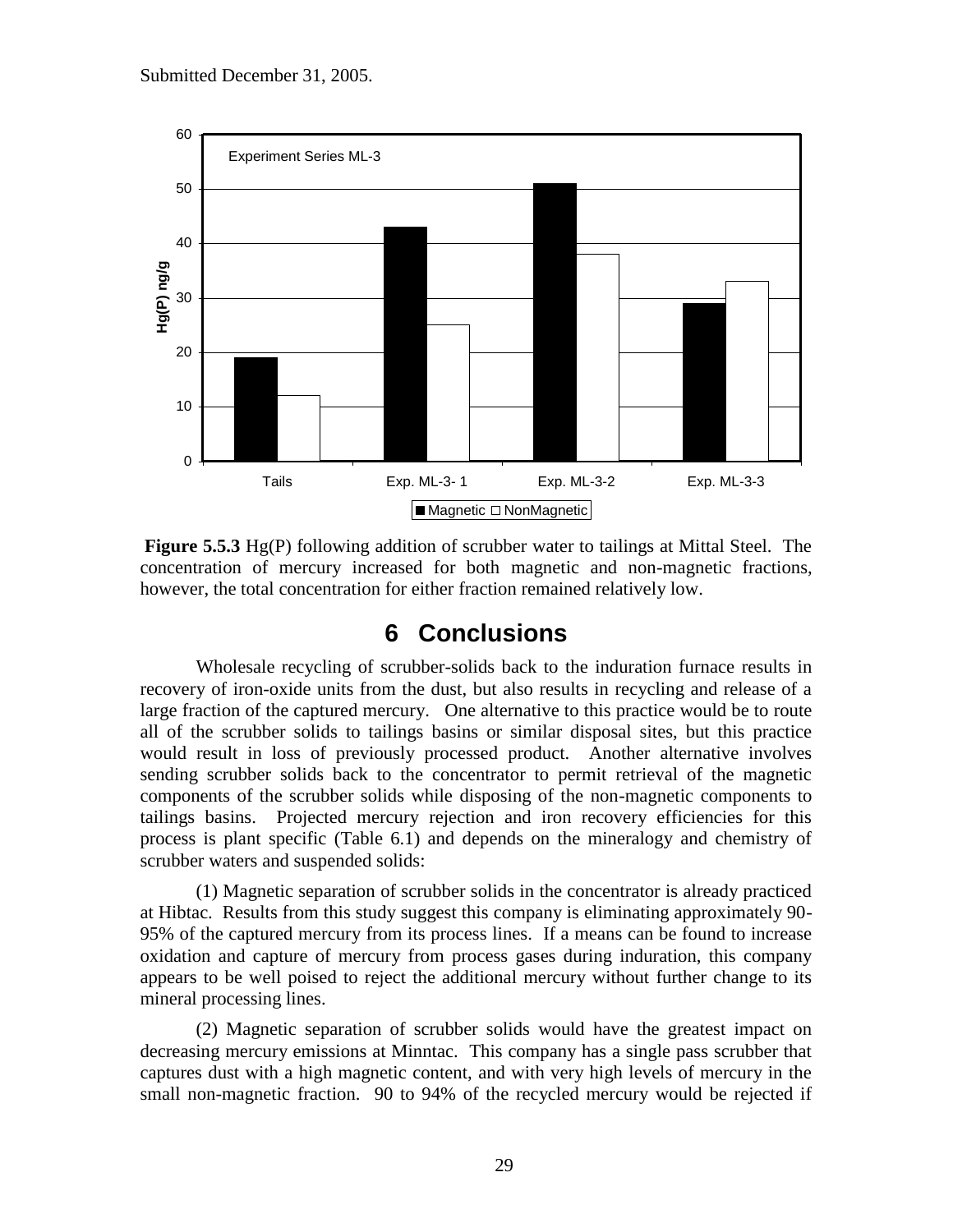Minntac routed the scrubber solids to the grinding mills in the concentrator, and 75 to 94% of the iron units associated with the dust could be recovered. However, it is unknown at this time what implications such routing would have on pellet quality and production rates.

(3) Magnetic separation of scrubber dust does not appear to be as efficient for United Taconite as at Minntac. United Taconite already appears to route most of the captured mercury back to the concentrator; however, not enough samples were obtained to quantify this. If U-Tac routed all of the scrubber solids to the grinding mills in the concentrator, then approximately 75 to 88% of the mercury in the scrubber dust would be rejected with the tailings. The company would lose about half of the iron units associated with the scrubber dust.

(4) Magnetic separation of scrubber dust at Mittal Steel would be highly effective in preventing recycling of captured mercury to the induration furnaces. Mercury concentrations on solids can reach high levels owing to use of a recirculating scrubber at this plant. Mixing tailings with the scrubber waters disperses the mercury onto a larger mass of non-magnetic solids. If Mittal sent their scrubber solids to the concentrator grinding mills, it would prevent recycling of 94 to 97% of mercury contained on the scrubber dust, but they would also lose more than half of the iron units associated with the dust.

Future planned research will compare the feasibility of magnetic separation to reject mercury in taconite plants as opposed to other mineral processing techniques such as rejection of scrubber fines (Benner, 2001) or full disposal of scrubber solids (currently practiced at Keetac).

| Plant     | Estimated<br>Mercury<br>Capture<br>Efficiency | Current Hg<br>Rejection<br>Rate | <b>Mercury Rejection</b><br>Rate for Magnetic<br>Separation | <b>Iron Recovery</b><br>Rate for<br>Magnetic<br>Separation |
|-----------|-----------------------------------------------|---------------------------------|-------------------------------------------------------------|------------------------------------------------------------|
| Hibtac    | $0.11 \pm 0.06$                               | 86-96%                          | 86-96%                                                      | 10-27%                                                     |
| Minntac 7 | $0.33 \pm 0.13$                               | Near $0\%$                      | 90-94%                                                      | 74-94%                                                     |
| United    | $0.27 \pm 0.08$                               | Unknown                         | 76-85%                                                      | 42-68%                                                     |
| Mittal    | $0.14 \pm 0.06$                               | Near 0%                         | 94-97%                                                      | 27-46%                                                     |

**Table 6.1** Summary of data for scrubber solid recycling at taconite plants.

<span id="page-29-0"></span>\* From Berndt and Engesser (2005)

## **7 Acknowledgements**

This study was supported by funds from the U.S. Environmental Protection Agency- Great Lakes National Program Office and from the Iron Ore Cooperative Research and Environmental Cooperative Research Programs at the Minnesota Department of Natural Resources. Thanks are extended to those who participated in this research, particularly: John Folman, Minnesota Department of Natural Resources who provided dedicated and careful assistance selecting and readying equipment for and participating in field sampling trips and Lian Liang from Cebam, Inc., who provided high quality mercury analyses during the study, and to the University of Minnesota's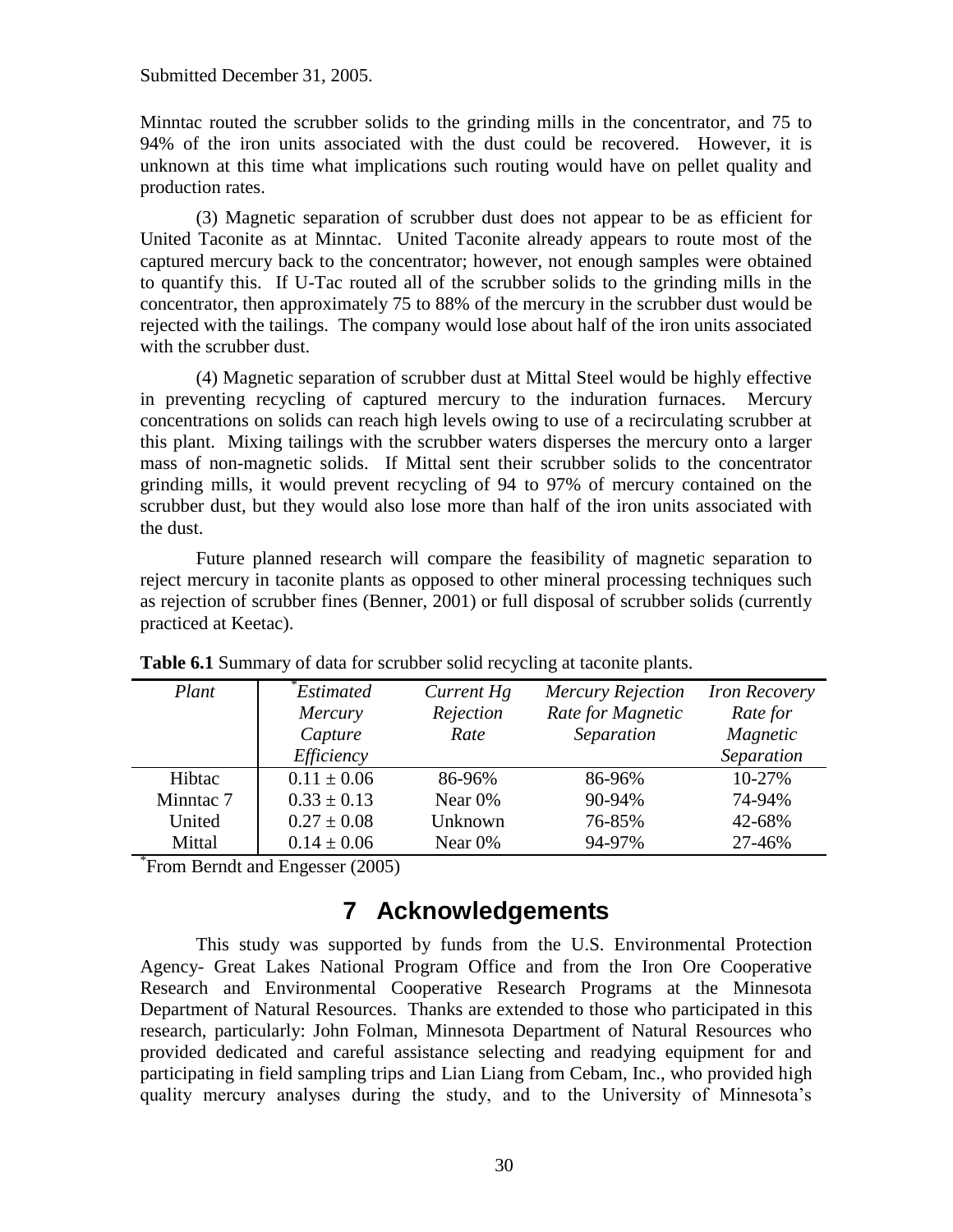Coleraine Minerals Research Laboratory for permitting us to use their Davis Tube separator. We also thank the following mining personnel for helping to arrange our visits to their companies, assisting us in selecting sample locations, and/or for providing assistance in interpreting results: Andrea Hayden, Steve Rogers, Dana Koth and Rod Heikkila at Hibtac; Tom Moe and Ron Braski at Minntac, Brad Anderson at United Taconite, and Gus Josephson and Jim Sterle at Ispat-Inland.

# **8 References**

<span id="page-30-0"></span>Benner, B. (2001) Mercury removal from induration off gas by wet scrubbers. Coleraine Minerals Research Laboratory Technical Report #CMRL/TR-01-19. 7 pages plus table figures and appendices.

Benner, B. (2005) Mercury release from taconite during heating. CMRL report TR-05- 06/NRRI/TR-2005-17, 3 pages.

Berndt, M. E. (2003) *Mercury and mining in Minnesota*. Final report, Minnesota Department of Natural Resources, 58p.

Berndt, M. E., Engesser, J., and Johnson, A. (2003) On the distribution of mercury in taconite plant scrubber systems. Minnesota DNR report prepared for MPCA. 30 p.

Berndt, M. E. and Engesser, J. (2005) Mercury Transport in Taconite Processing Facilities: (I) Release and Capture During Induration. Iron Ore Cooperative Research Final Report. Minnesota Department of Natural Resources. 31 pages plus appendices.

Berndt, M. E., Engesser, J., and Berquó, T. S. (2005) Mercury Chemistry and Mössbauer Spectroscopy of Iron Oxides During Taconite Processing on Minnesota's Iron Range. In Proceedings Air Quality V, International Conference on Mercury, Trace Elements, SO3, and Particulate Matter. Washington, DC, Sept. 2005. 15 p.

Edwards, J. R., Srivatava, R. K., and Kilgroe, J. D. (2001) A study of gas-phase mercury speciation using detailed chemical kinetics. J. Air. Waste. Man. Assoc., 51, 869-877.

Engesser, J., and Niles, H. B. (1997) Mercury emissions from taconite pellet production. Coleraine Minerals Research Laboratory Report: University of Minnesota Contract: #1663-187-6253. Coleraine Minerals Research Laboratory Report. 16 p. plus appendices.

Galbreath, K. C. and Zygarlicke, C. J. (2000) Mercury transformation in coal combustion flue gas. Fuel Processing Tech. 65, 289-310.

Galbreath, K. C. (2005) Mercury vaporization characteristics of taconite pellets. University of North Dakota Energy and Environmental Research Center Technical Report. 16 pages plus appendix.

Galbreath, K. C., Zygarlicke, C. J., Tibbetts, J. E., Schulz, R. L., and Dunham, G. E. (2005) Effects of NO<sub>x</sub>,  $\alpha$ -Fe<sub>2</sub>O<sub>3</sub>,  $\delta$ -Fe<sub>2</sub>O<sub>3</sub>, and HCl on mercury transformations in a 7-kW coal combustion system. Fuel Processing Technology, 86, 429-488.